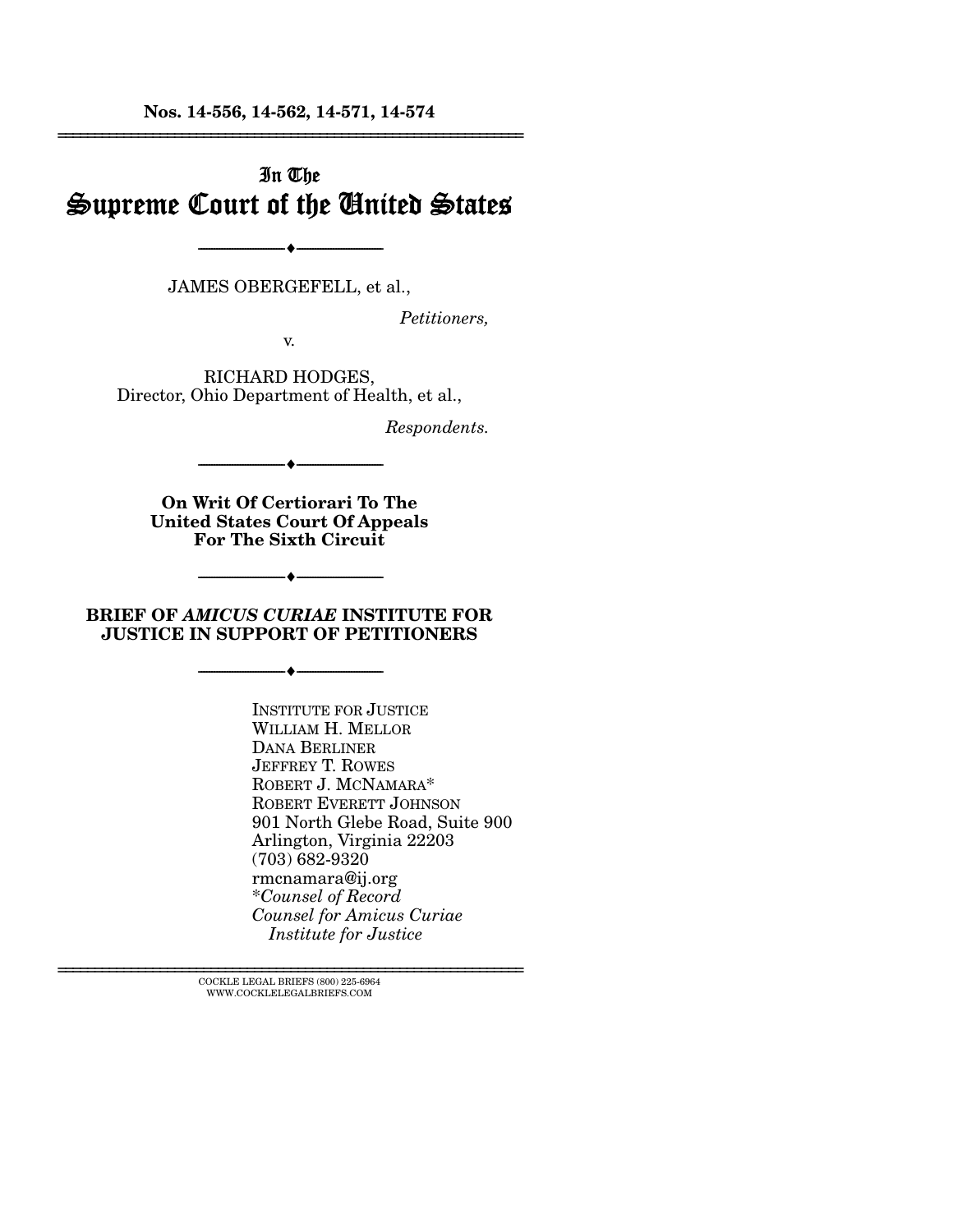### TABLE OF CONTENTS

# Page

|    |                                               | SUMMARY OF THE ARGUMENT                                                                                          | $\overline{2}$ |  |  |
|----|-----------------------------------------------|------------------------------------------------------------------------------------------------------------------|----------------|--|--|
|    |                                               |                                                                                                                  |                |  |  |
|    | I. The Rational-Basis Test Requires An Actual |                                                                                                                  |                |  |  |
|    |                                               | A. Not Every Purpose Is Legitimate                                                                               | 9              |  |  |
|    |                                               | B. Each Line Drawn By The Legislature<br>Must Have A Legitimate Purpose                                          | 13             |  |  |
| H. |                                               | The Existence Of A "Rational Relationship"                                                                       | 15             |  |  |
|    |                                               | A. Facts Matter In Rational-Basis Cases                                                                          | 16             |  |  |
|    |                                               | B. The Relevant Inquiry Is Whether A<br>Law Is Rational When It Is Applied,<br>Not Whether It Was Rational When- |                |  |  |
|    |                                               |                                                                                                                  | 21             |  |  |
|    |                                               |                                                                                                                  |                |  |  |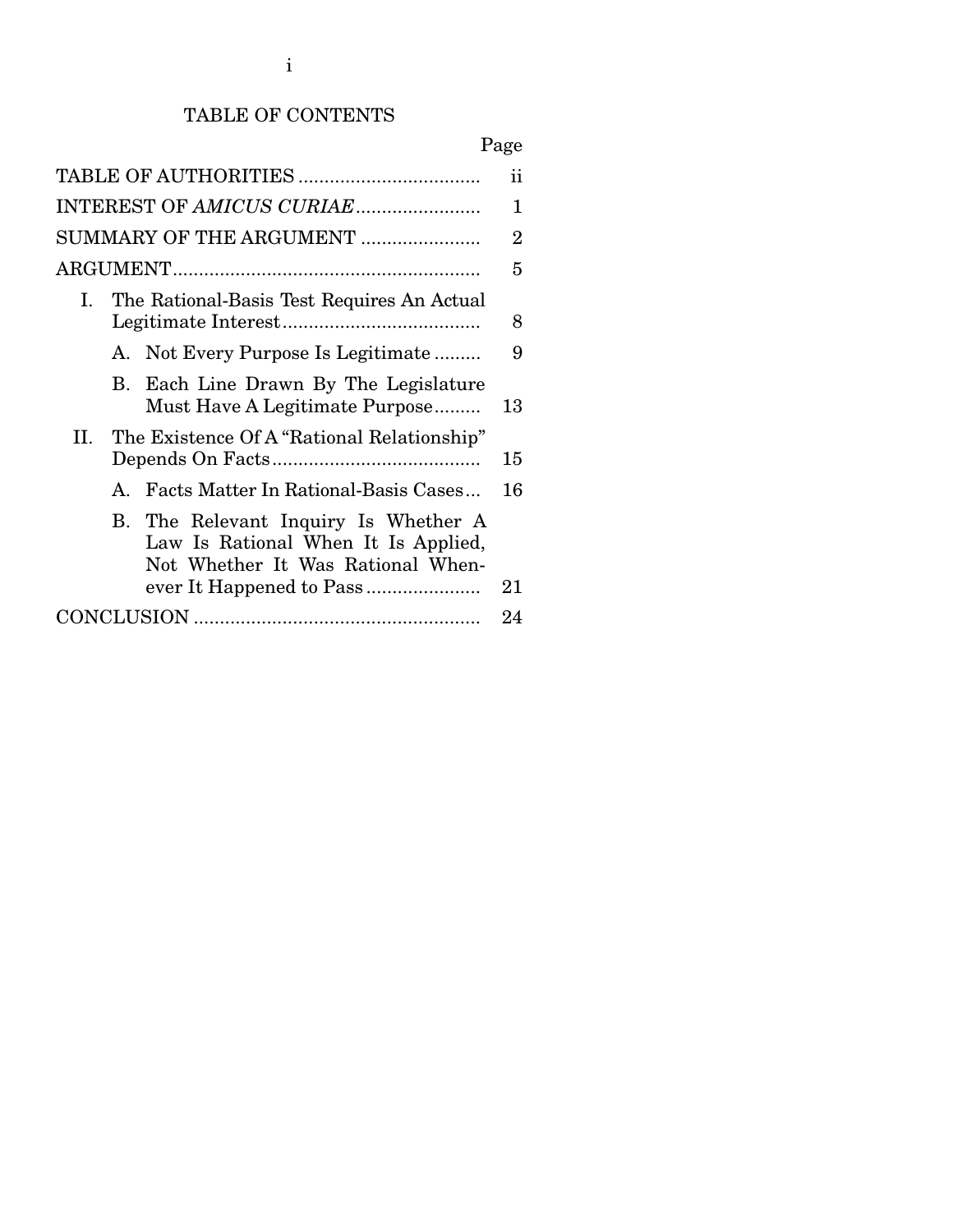# ii

#### TABLE OF AUTHORITIES

# Page

<span id="page-2-0"></span>

| Allegheny Pittsburgh Coal Co. v.<br>Cnty. Comm'n of Webster Cnty., |
|--------------------------------------------------------------------|
| Backlund v. Hessen,<br>104 F.3d 1031 (8th Cir. 1997) 11, 15        |
| City of Cleburne v. Cleburne Living Ctr.,                          |
| Clayton v. Steinagel,<br>885 F. Supp. 2d 1212 (D. Utah 2012) 1, 12 |
| Cleveland Bd. of Educ. v. LaFleur,                                 |
| Craigmiles v. Giles,<br>312 F.3d 220 (6th Cir. 2002) 12, 17        |
| Dias v. City and Cnty. of Denver,                                  |
| FCC v. Beach Commc'ns, Inc.,                                       |
| Granholm v. Heald,                                                 |
| Heller v. Doe,                                                     |
| Hooper v. Bernalillo Cnty. Assessor,                               |
| James v. Strange,                                                  |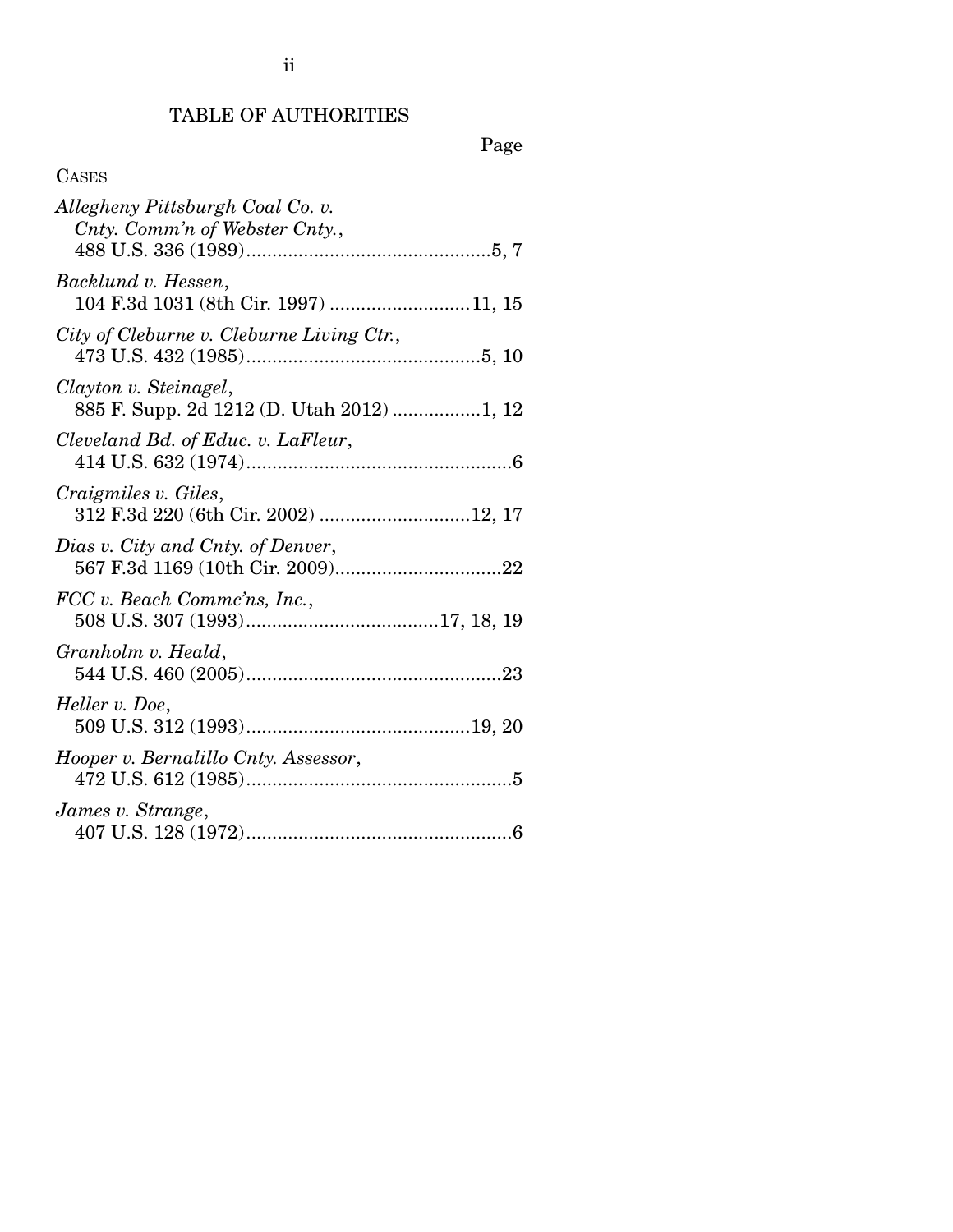#### TABLE OF AUTHORITIES – Continued

| Page                                                                 |
|----------------------------------------------------------------------|
| Kotch v. Bd. of River Port Pilot Comm'rs<br>for Port of New Orleans, |
| Lindsey v. Normet,                                                   |
| Loesel v. City of Frankenmuth,                                       |
| McCutcheon v. FCC,                                                   |
| Merrifield v. Lockyer,<br>547 F.3d 978 (9th Cir. 2008) 12, 17        |
| Metro. Life Ins. Co. v. Ward,                                        |
| Milnot Co. v. Richardson,                                            |
| Minnesota v. Clover Leaf Creamery Co.,                               |
| Plyler v. Doe,                                                       |
| Powers v. Harris,                                                    |
| Quinn v. Millsap,                                                    |
| Reed v. Reed,                                                        |
| Romer v. Evans,                                                      |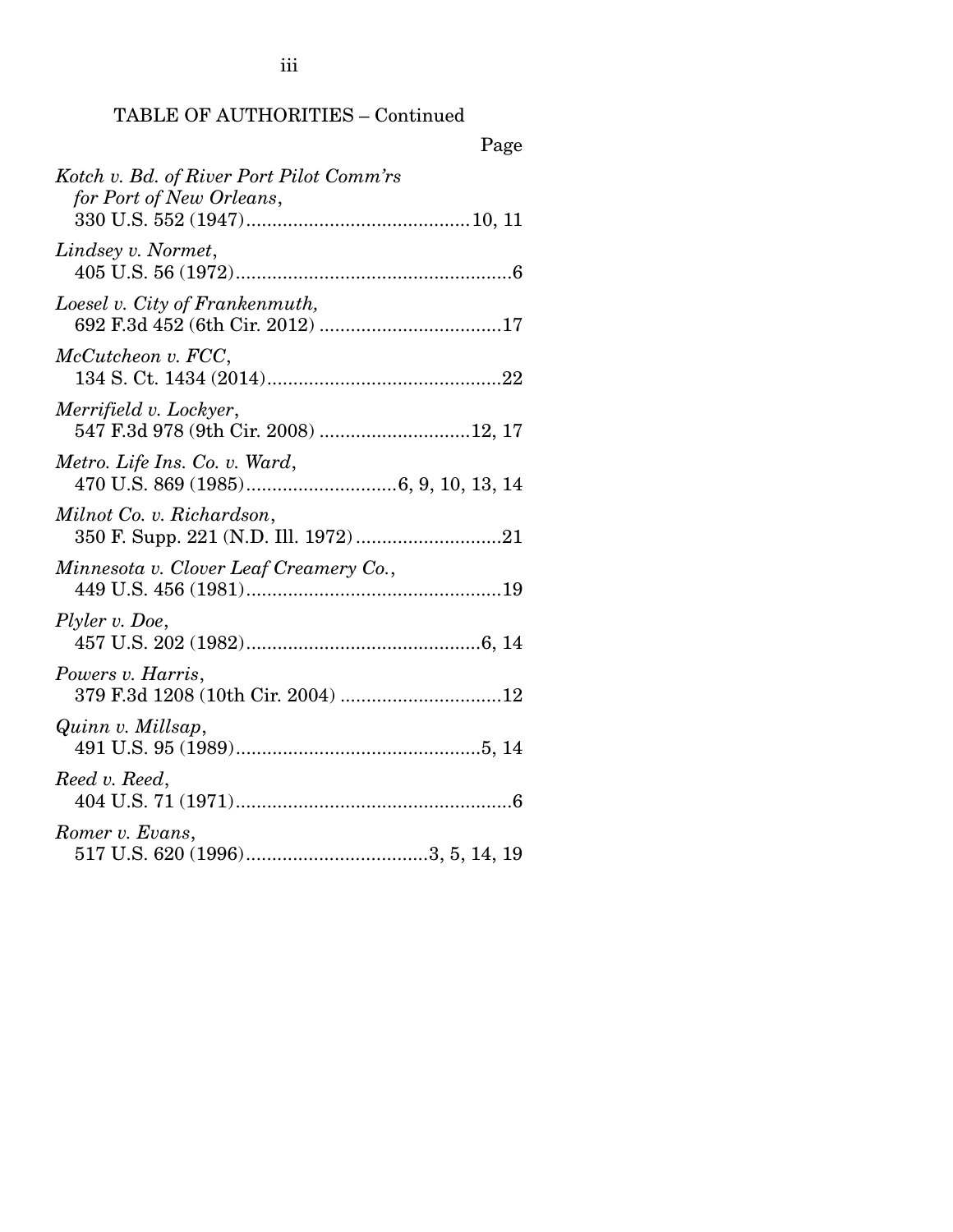# TABLE OF AUTHORITIES – Continued

|--|

| St. Joseph Abbey v. Castille,<br>712 F.3d 215 (5th Cir. 2013), cert. denied, |
|------------------------------------------------------------------------------|
| Santos v. City of Houston,                                                   |
| Schware v. Bd. of Bar Exam'rs,                                               |
| Seaboard Air Line R.R. Co. v.<br>City of West Palm Beach,                    |
| Shelby Cnty. v. Holder,                                                      |
| Turner v. Fouche,                                                            |
| United States v. Carolene Prods. Co.,                                        |
| United States v. Lopez,                                                      |
| United States v. Morrison,                                                   |
| U.S. Dep't of Agric. v. Moreno,                                              |
| Weinberger v. Wiesenfeld,                                                    |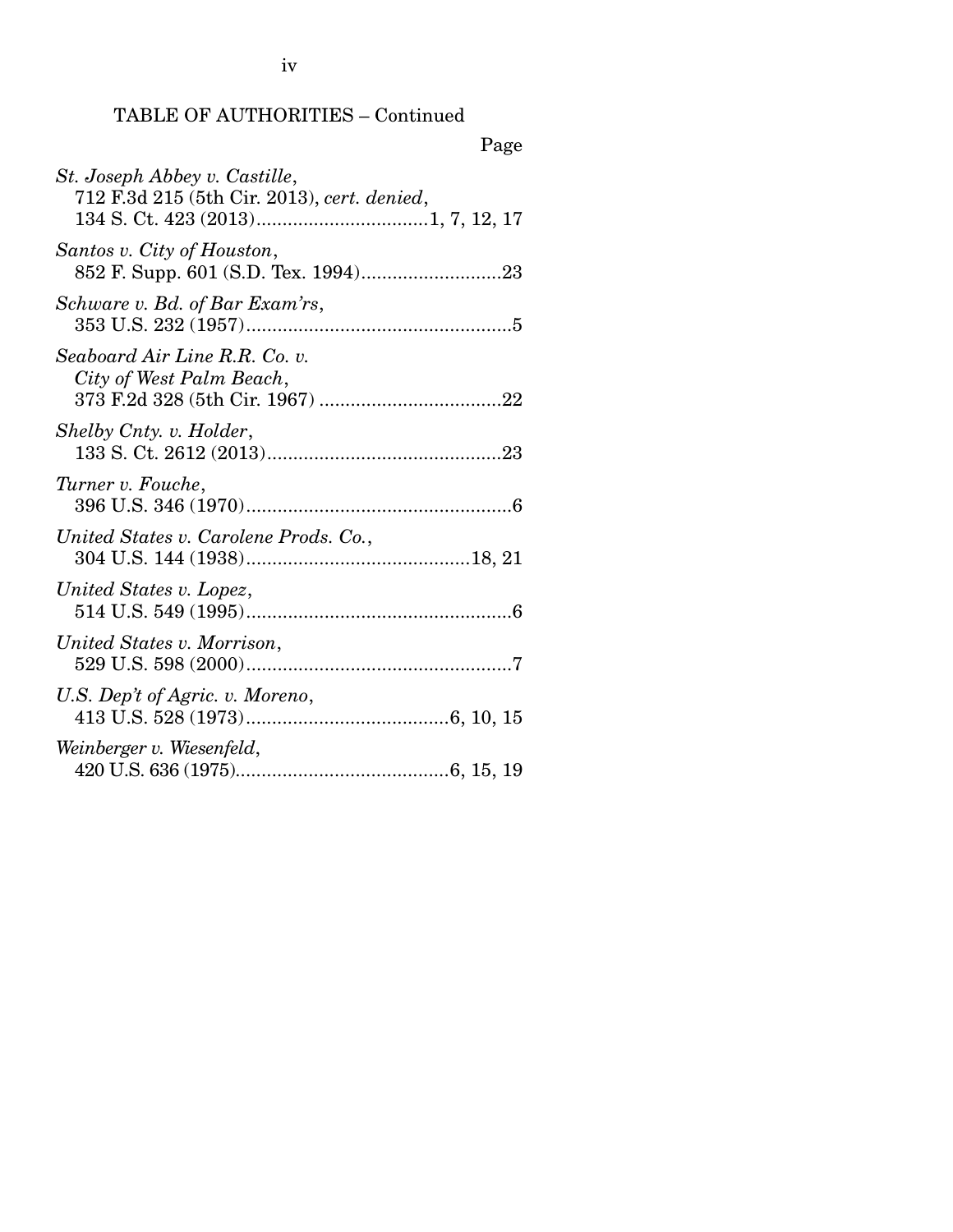## TABLE OF AUTHORITIES – Continued

# Page

| Williams v. Vermont, |  |
|----------------------|--|
|                      |  |
|                      |  |
| Zobel v. Williams,   |  |
|                      |  |

### CONSTITUTIONAL PROVISIONS

|--|--|--|--|--|

## RULES

Supreme Court Rule 37.3(a)......................................... 1

### OTHER PUBLICATIONS

Cass Sunstein, *Naked Preferences and the Constitution*, 84 Colum. L. Rev. 1689 (1984) ............ 9, 10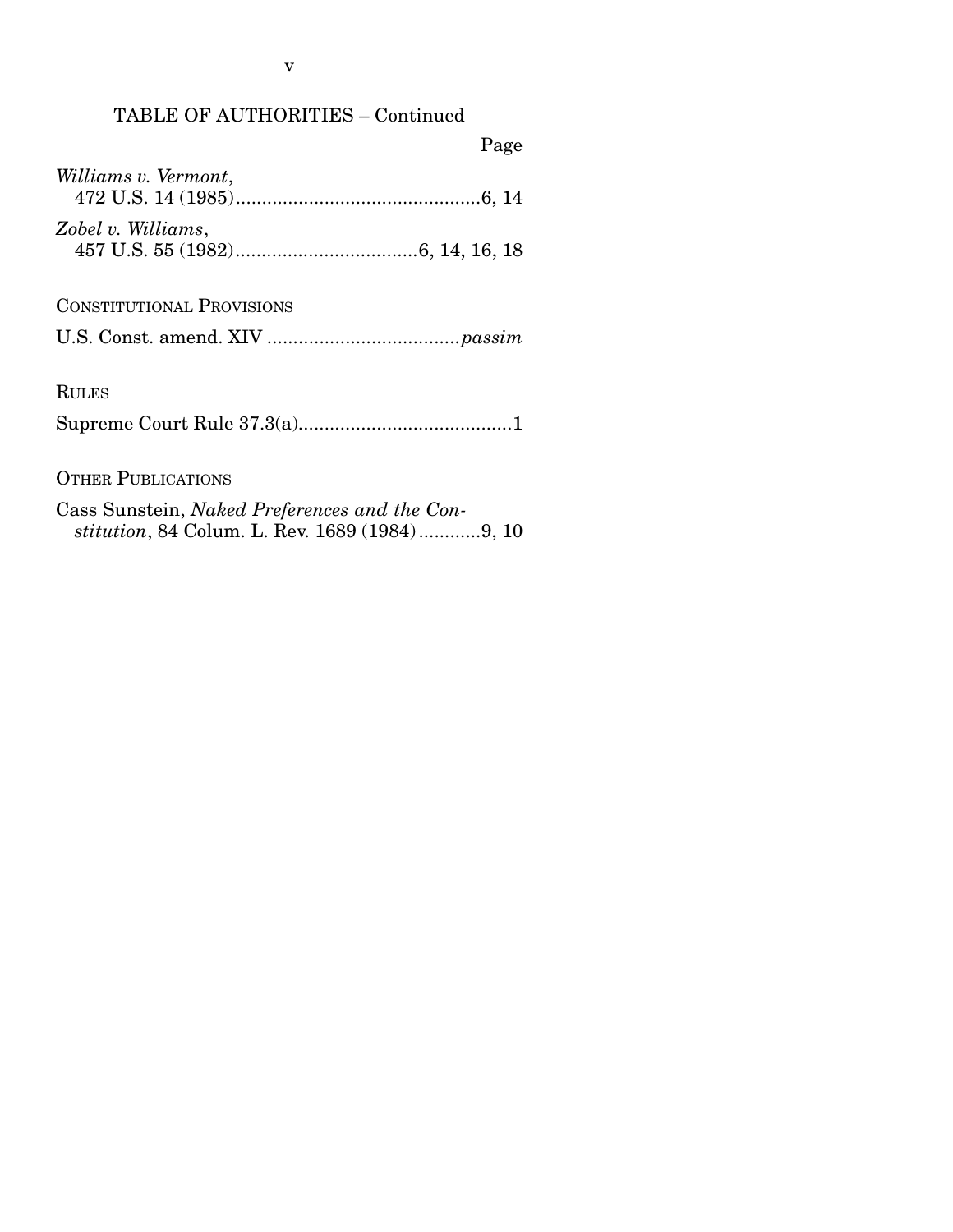## **INTEREST OF** *AMICUS CURIAE*<sup>1</sup>

<span id="page-6-0"></span>The Institute for Justice is a nonprofit law firm dedicated to the defense of free speech, school choice, economic liberty, and private property rights nationwide. Because the last two of these – the right to pursue a common occupation and the right to keep one's property – invoke rights that this Court has sometimes called "non-fundamental," the Institute frequently litigates in federal court under the rational-basis test.

Under the vision of the rational-basis test articulated by the Sixth Circuit below, the Institute would lose all of these cases – as, indeed, would every rational-basis plaintiff. But the Institute regularly *wins* rational-basis cases. *See, e.g., St. Joseph Abbey v. Castille*, 712 F.3d 215 (5th Cir. 2013), *cert. denied,*  134 S. Ct. 423 (2013); *Clayton v. Steinagel*, 885 F. Supp. 2d 1212 (D. Utah 2012). The Institute is not alone in this – other plaintiffs also win rational-basis cases at every level, including before this Court. Under the Sixth Circuit's articulation of the rationalbasis test in this case, however, that would be impossible. The court below described a test so thoroughly deferential and deliberately divorced from facts that no plaintiff could hope to prevail. Since plaintiffs *do*  manage to prevail under the rational-basis test, the

<sup>&</sup>lt;sup>1</sup> Pursuant to this Court's Rule  $37.3(a)$ , all parties have consented to the filing of this *amicus* brief. No portion of this brief was authored by counsel for any party, and no person or entity other than *amicus* and its counsel made a monetary contribution to the preparation or submission of this brief.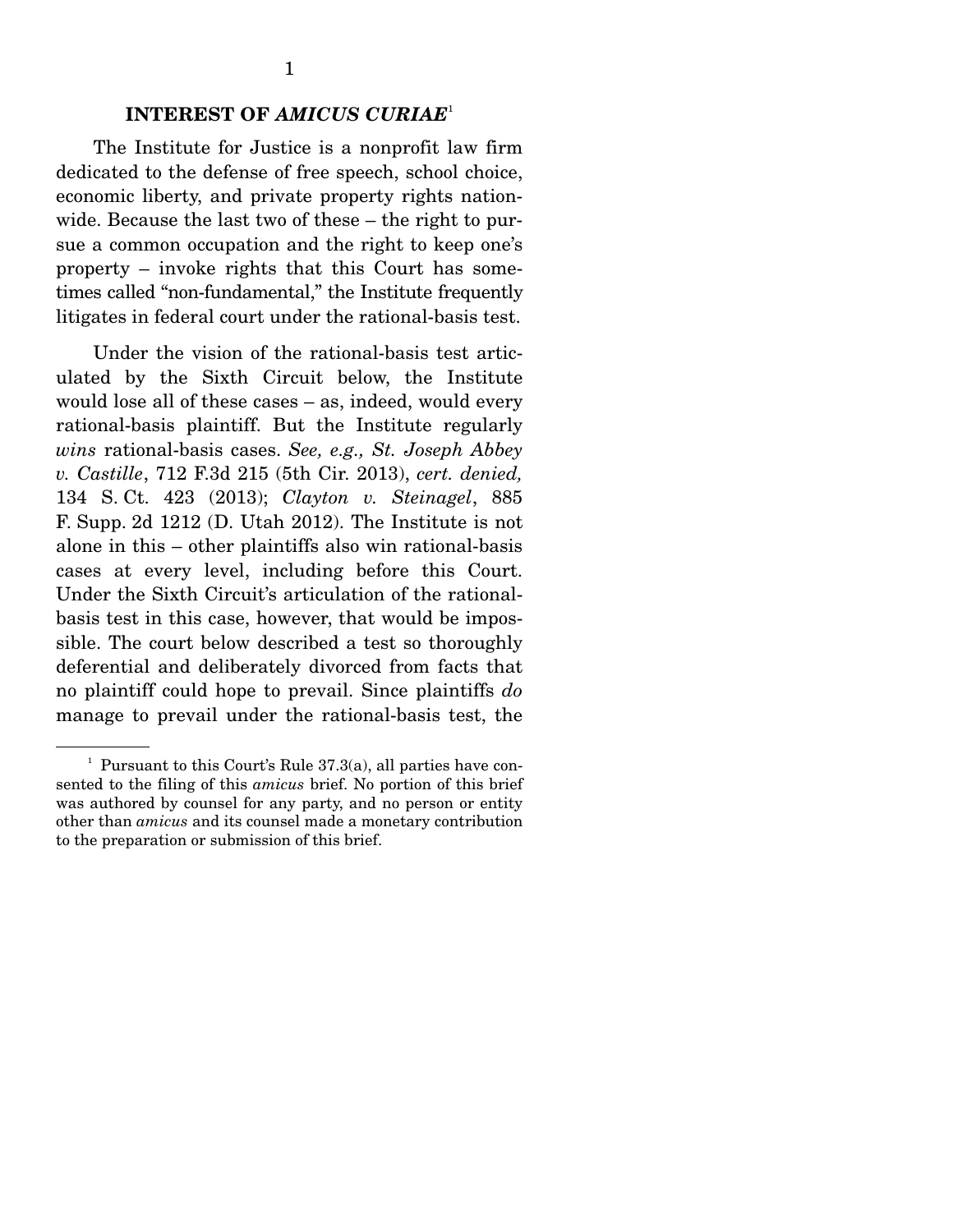<span id="page-7-0"></span>description of the test in the opinion below must be wrong. And so it is.

The Institute's interest in this case is straightforward: The Sixth Circuit's articulation of the rationalbasis test below introduces serious doctrinal errors that cannot be squared with this Court's precedent. Those errors, if adopted by this Court, would upend the rational-basis test as it is actually applied by the federal judiciary, with serious consequences for the Institute's clients as well as for the constitutional rights of all Americans. For that reason, the Institute submits this brief to explain how the Sixth Circuit's opinion departs from the ordinary practice of this Court and the courts of appeals and to urge this Court – regardless of its ultimate decision on the merits – not to incorporate these errors into its Fourteenth Amendment analysis.

### **SUMMARY OF THE ARGUMENT**

-----------------------------------------------------------------

In its decision below, the Sixth Circuit held that the plaintiffs' claims in this case were all governed by the rational-basis test. Pet. App. 31a-39a.<sup>2</sup> In applying that test, though, the Sixth Circuit articulated an erroneous version of rational-basis review under which the government must always win: a version under which basically any government end is

 $2^{\circ}$  "Pet. App." refers to the joint appendix filed in cases 14-556, 14-562, and 14-574.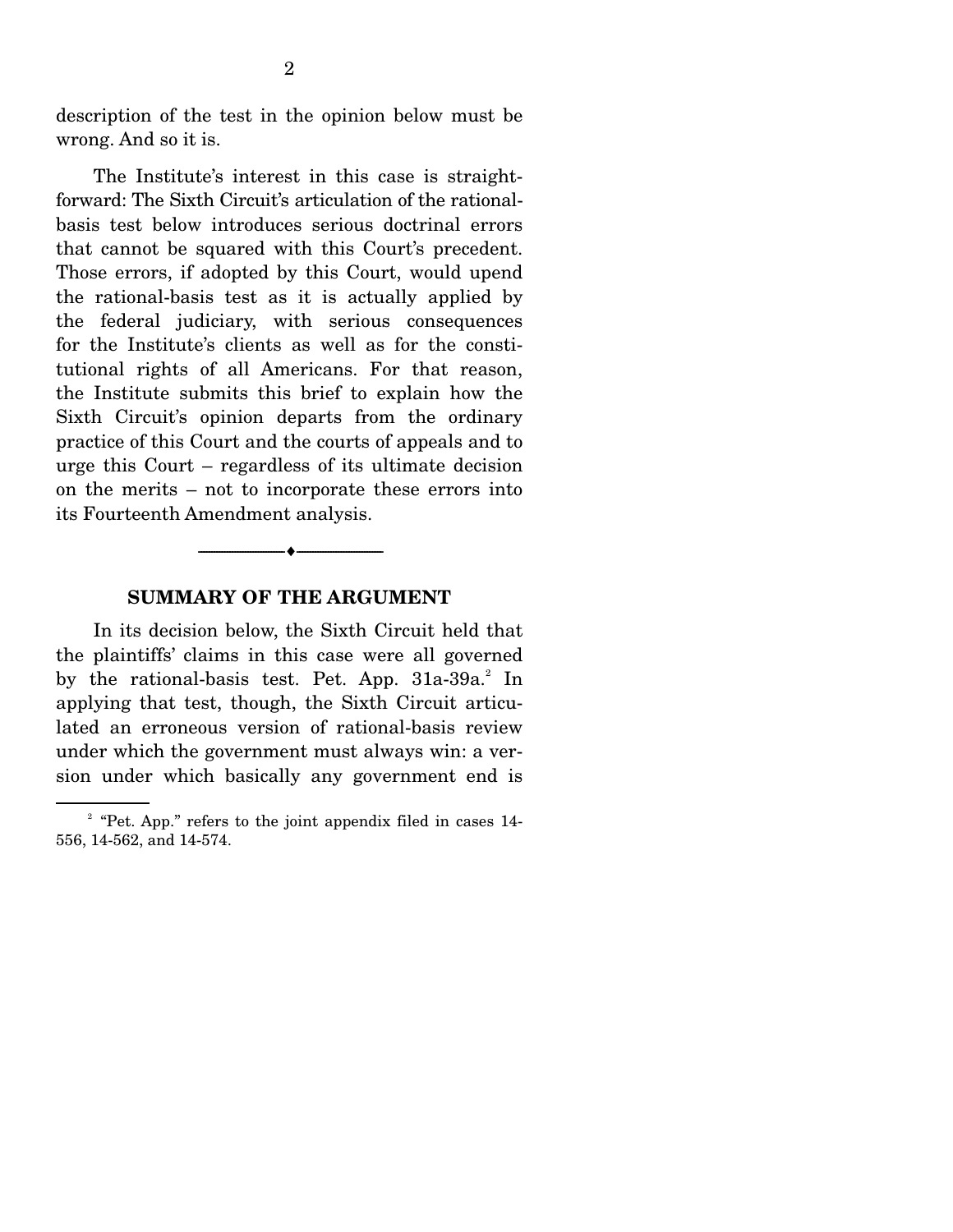legitimate, and one where facts can never be taken into account to question whether there is a "rational relationship" to the government's end. If, as the panel below seemed to conclude, the only limit on government power under the rational-basis test is the limit of the human imagination, then the many constitutional protections subject to rational-basis review are meaningless.

The panel's account of the rational-basis test is wrong. It does not describe the rational-basis test as it is actually applied by this Court, and it does not describe the rational-basis test as it is actually applied by lower courts.

As traditionally formulated, the rational-basis test has two parts, each of which imposes a meaningful constraint on government action: There must be a "legitimate end," and a challenged law or classification must have a "rational relationship" to that end.<sup>3</sup> The Sixth Circuit's analysis introduces errors into both prongs of the test.

First, the Sixth Circuit's description of the "legitimate interest" prong is so expansive as to mean that literally anything the government may wish to do is legitimate. The panel concluded, for example, that the government may assert a legitimate interest in promoting raw nepotism that benefits not the public, but

<sup>3</sup>*E.g., Romer v. Evans*, 517 U.S. 620, 631 (1996) (noting that Equal Protection requires classification to "bear[ ] a rational relation to some legitimate end").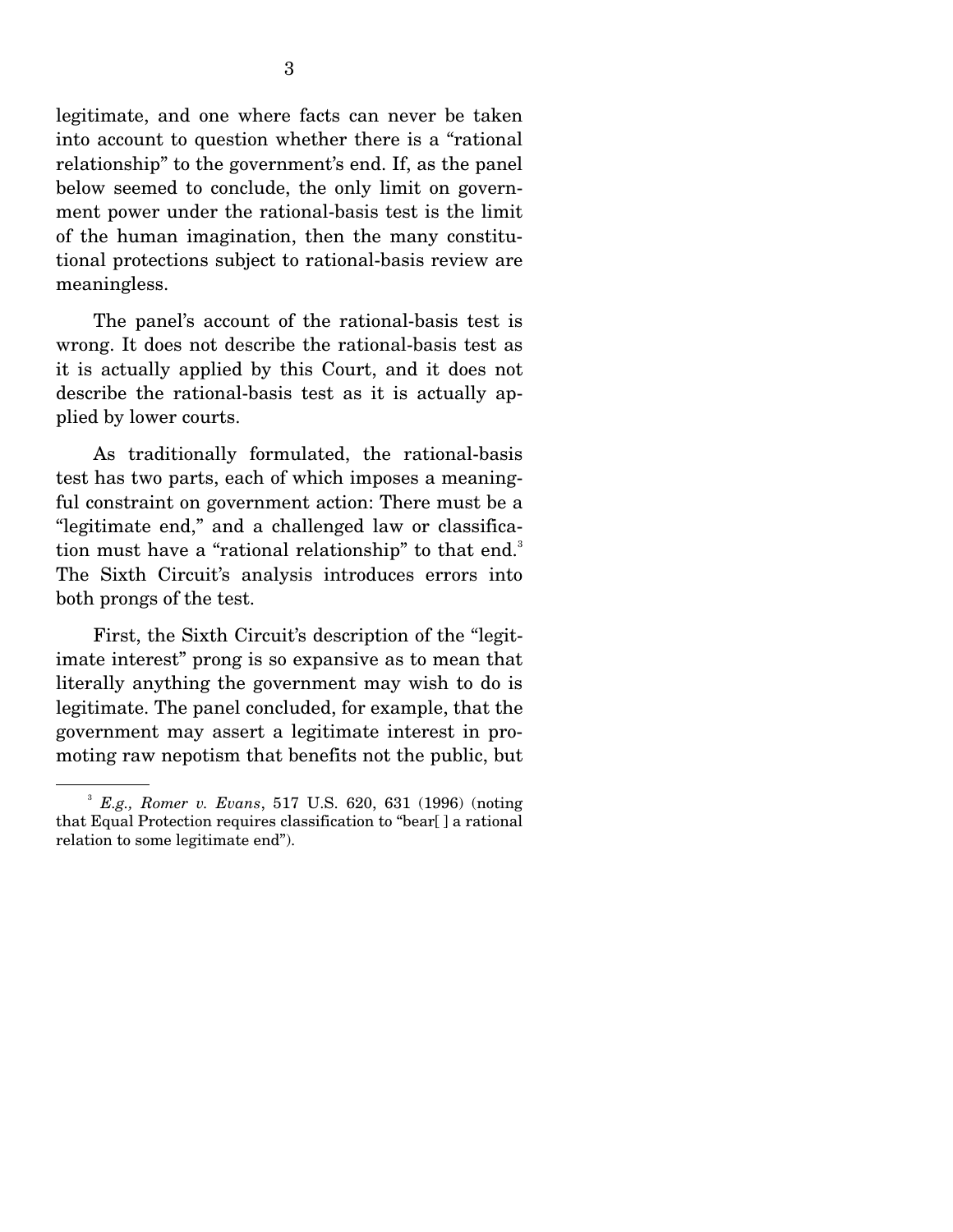only connected insiders with the clout to secure valuable positions. This is not so: In this Court's application of the rational-basis test, it has made clear that some government interests are legitimate while others are not, and, where the government's interests are illegitimate, the challenged law fails.

Second, the Sixth Circuit suggests that the existence of a "rational relationship" must be determined in a factual vacuum. The panel, for example, deemed the trial in the Michigan case an elaborate irrelevance because rational-basis analysis takes place not in a courtroom but within the imagination, based solely on rational speculation. This, too, is not so: This Court has regularly examined the factual circumstances in which a law is being enforced to evaluate a law's rationality. To be sure, this Court's rational-basis analysis is deferential, but it defers to *reasonable policy judgments* not to *provably false facts*.

Simply put, the Sixth Circuit has articulated a version of the rational-basis test under which it is impossible for any plaintiff to win any rational-basis case. That is not the test articulated by this Court, and (excepting the opinion below) that is not the test actually applied by the courts of appeals. Thus, if this Court resolves this case under rational-basis review, it should do so under the actual rational-basis test, not the incorrect version set forth by the Sixth Circuit below.

-----------------------------------------------------------------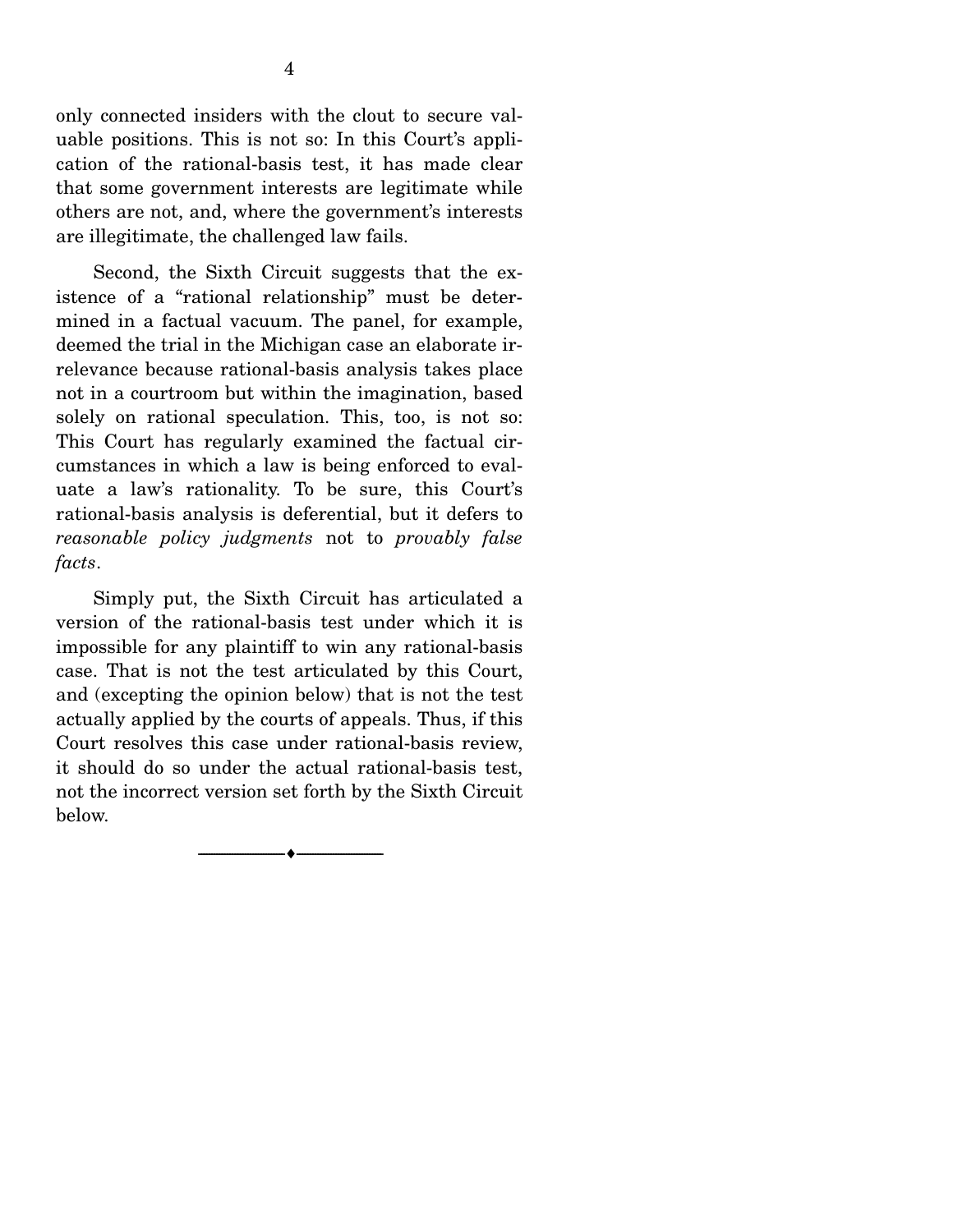#### **ARGUMENT**

<span id="page-10-0"></span>In its opinion below, the Sixth Circuit outlined a vision of rational-basis review that is no review at all. According to the opinion below, the words "judicial restraint," together with respect for the "democratic process," allegedly "tell us all we need to know" about rational-basis review. Pet. App. 31a (internal quotation marks omitted).

If these two things told us all we needed to know in *this* case, though, they would tell us all we need to know in *every* case – namely, that the government always wins. But the Sixth Circuit's cramped view of the rational basis test is not the law. It was *never* the law, even at the height of the post-New Deal embrace of judicial deference. *See*, *e.g.*, *Schware v. Bd. of Bar Exam'rs*, 353 U.S. 232, 249 (1957) (Frankfurter, J., concurring) (exclusion of former communist from legal profession violates due process because it "offends the dictates of reason"). It certainly is not the law today. To the contrary, this Court often looks for rationality and finds it lacking.<sup>4</sup>

 fails rational basis scrutiny); *Allegheny Pittsburgh Coal Co. v.*  <sup>4</sup>*See*, *e.g.*, *Romer v. Evans*, 517 U.S. 620, 632 (1996) (law concerning enactment of anti-discrimination measures fails rational basis scrutiny); *Quinn v. Millsap*, 491 U.S. 95, 107 (1989) (law limiting membership on governing board to property owners *Cnty. Comm'n of Webster Cnty.*, 488 U.S. 336, 343-44 (1989) (tax assessment scheme fails rational basis scrutiny); *City of Cleburne v. Cleburne Living Ctr.*, 473 U.S. 432, 450 (1985) (permit requirement for group home for mentally retarded fails rational basis scrutiny); *Hooper v. Bernalillo Cnty. Assessor*, 472 (Continued on following page)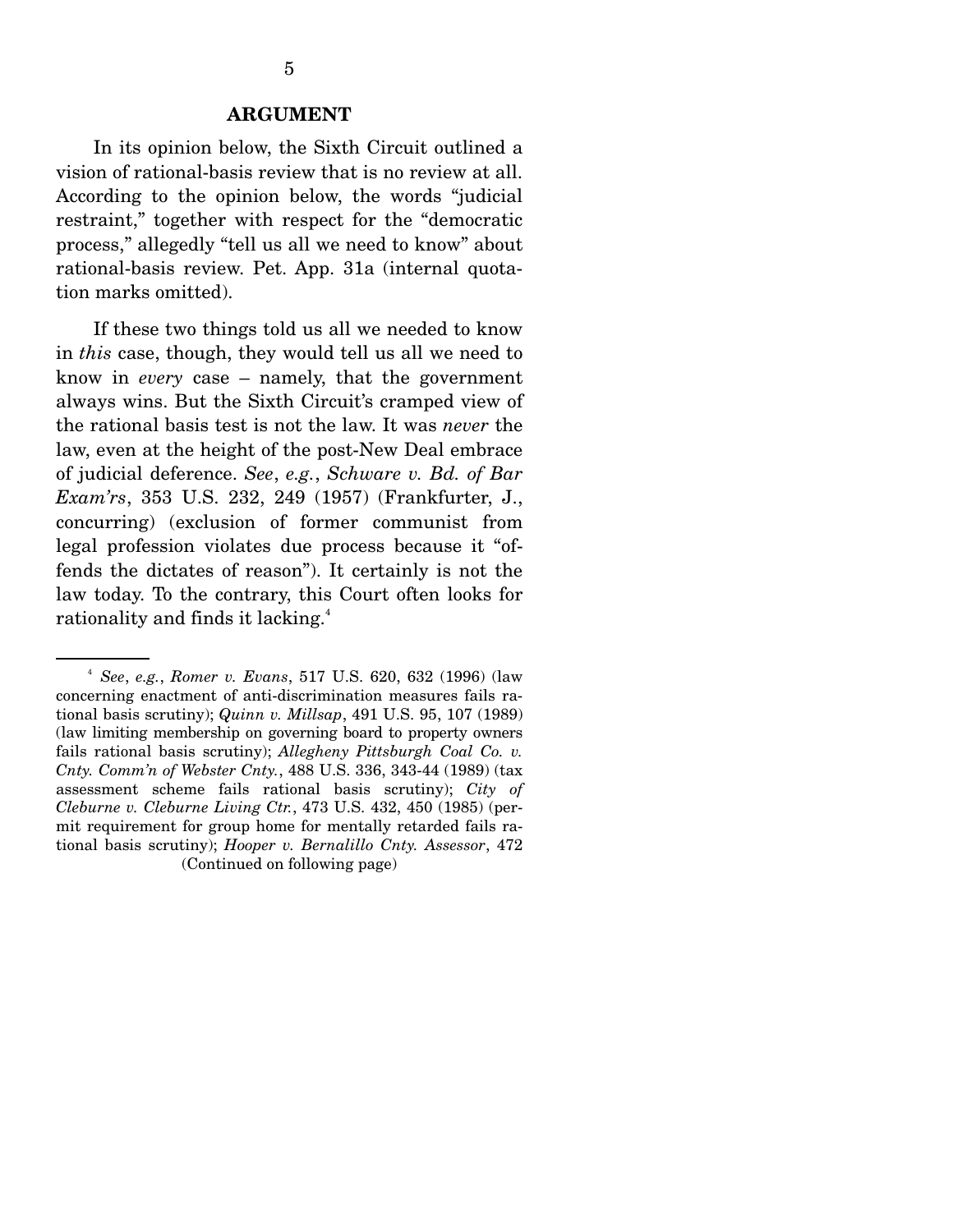<span id="page-11-0"></span>Adopting the lower court's view of the rationalbasis test as one where anything goes and plaintiffs always lose would have serious consequences that resonate far beyond this case. Every area of activity deemed "non-fundamental" by this Court is subject to rational-basis review: The right of the monks of

U.S. 612, 621-22 (1985) (law withholding tax exemption from new residents fails rational basis scrutiny); *Williams v. Vermont*, 472 U.S. 14, 23-24 (1985) (residency requirement for tax exemption fails rational basis scrutiny); *Metro. Life Ins. Co. v. Ward*, 470 U.S. 869, 875, 876 (1985) (discriminatory taxation of domestic and foreign corporations fails rational basis scrutiny); *Plyler v. Doe*, 457 U.S. 202, 220 (1982) (law barring undocumented children from public education fails rational basis scrutiny); *Zobel v. Williams*, 457 U.S. 55, 65 (1982) (law linking size of state benefit to duration of residency fails rational basis scrutiny); *Weinberger v. Wiesenfeld*, 420 U.S. 636, 651 (1975) (discrimination between widows and widowers in payment of Social Security benefits fails rational basis scrutiny); *Cleveland Bd. of Educ. v. LaFleur*, 414 U.S. 632, 647 (1974) (mandatory leave for pregnant employees fails rational basis scrutiny); *U.S. Dep't of Agric. v. Moreno*, 413 U.S. 528, 538 (1973) (law withholding Food Stamp benefits from households consisting of unrelated persons fails rational basis scrutiny); *James v. Strange*, 407 U.S. 128, 140 (1972) (law allowing state to recoup cost of criminal defense from indigent defendant fails rational basis scrutiny); *Lindsey v. Normet*, 405 U.S. 56, 78 (1972) (bond requirement to appeal class of landlord-tenant disputes fails rational basis scrutiny); *Reed v. Reed*, 404 U.S. 71, 76 (1971) (law granting preference to males when appointing administrators of estates fails rational basis scrutiny); *Turner v. Fouche*, 396 U.S. 346, 364 (1970) (law limiting membership on governing board to property owners fails rational basis scrutiny); *see also United States v. Lopez*, 514 U.S. 549, 564 (1995) (rejecting contention that "Congress could rationally have concluded that [possession of guns in school zones] substantially affects interstate commerce").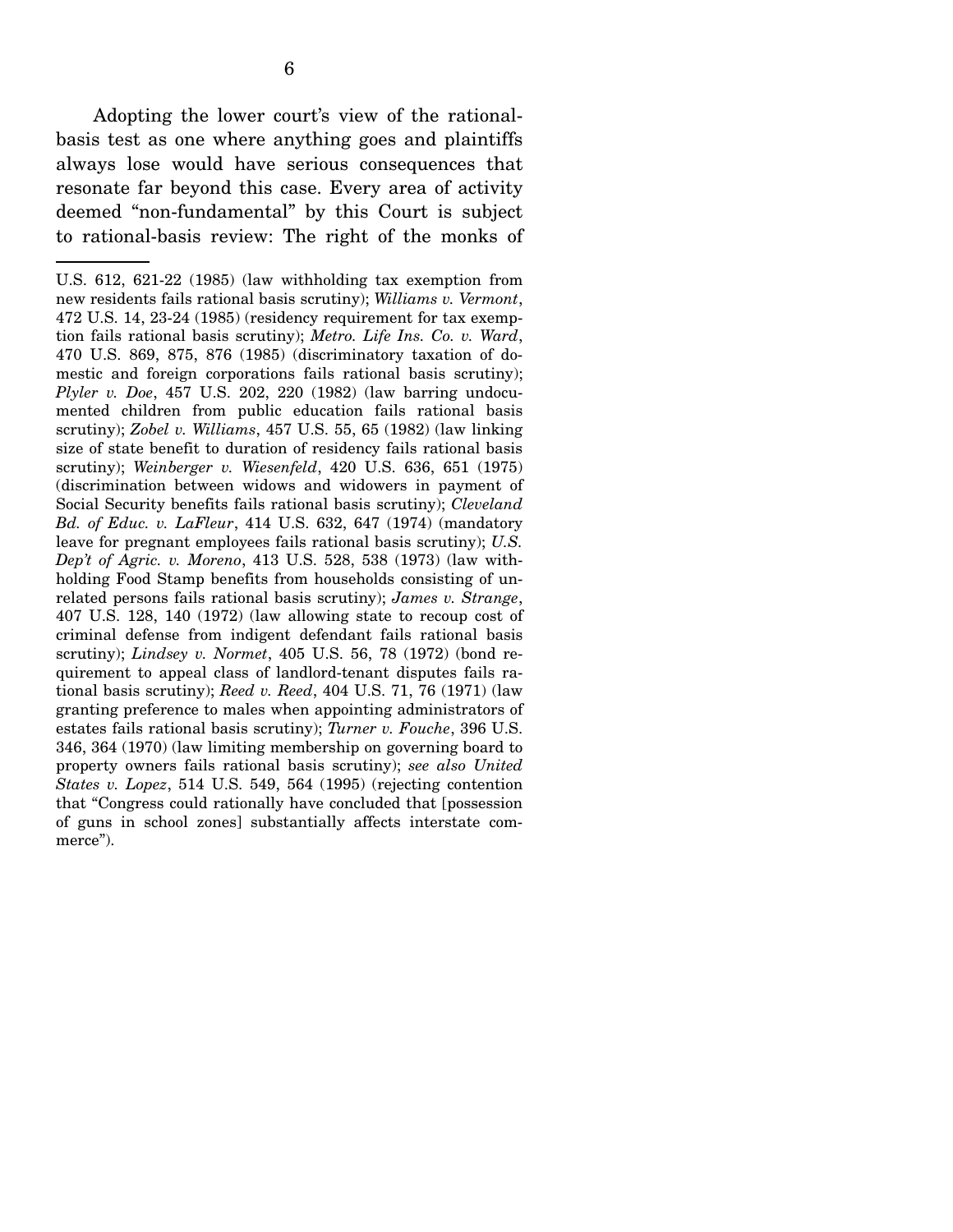<span id="page-12-0"></span>St. Joseph Abbey to sell caskets is governed by the rational-basis test. *St. Joseph Abbey v. Castille*, 712 F.3d 215, 221 (5th Cir. 2013). The right to be free from arbitrary taxation is governed by the rationalbasis test. *Allegheny Pittsburgh Coal Co. v. Cnty. Comm'n of Webster Cnty.*, 488 U.S. 336, 343-44 (1989). Limitations on federal power are analyzed under the rational-basis test. *Cf. United States v. Morrison*, 529 U.S. 598, 608 n.3 (2000) (rejecting dissent's "remarkable theory that the commerce power is without judicially enforceable boundaries"). If the rationalbasis test is the toothless fiction described by the majority below, all of these areas of constitutional law – and more – will be relegated to the unfettered discretion of legislators nationwide.

Fortunately, the rational-basis test is *not* a toothless fiction. As noted above, this Court has repeatedly found rationality lacking. And it has done so because, straightforwardly enough, the rational-basis test means what it says. Government action must be supported by a legitimate interest – which means this Court distinguishes between legitimate and illegitimate ends of government. And there must actually be a rational relationship between the government's action and some identifiable legitimate end – which requires an inquiry into the factual circumstances surrounding the government's action. To be sure, the government does not have an affirmative burden under the rational-basis test and it may invoke rational speculation to justify a challenged law, but a plaintiff may carry its burden of refuting a law's asserted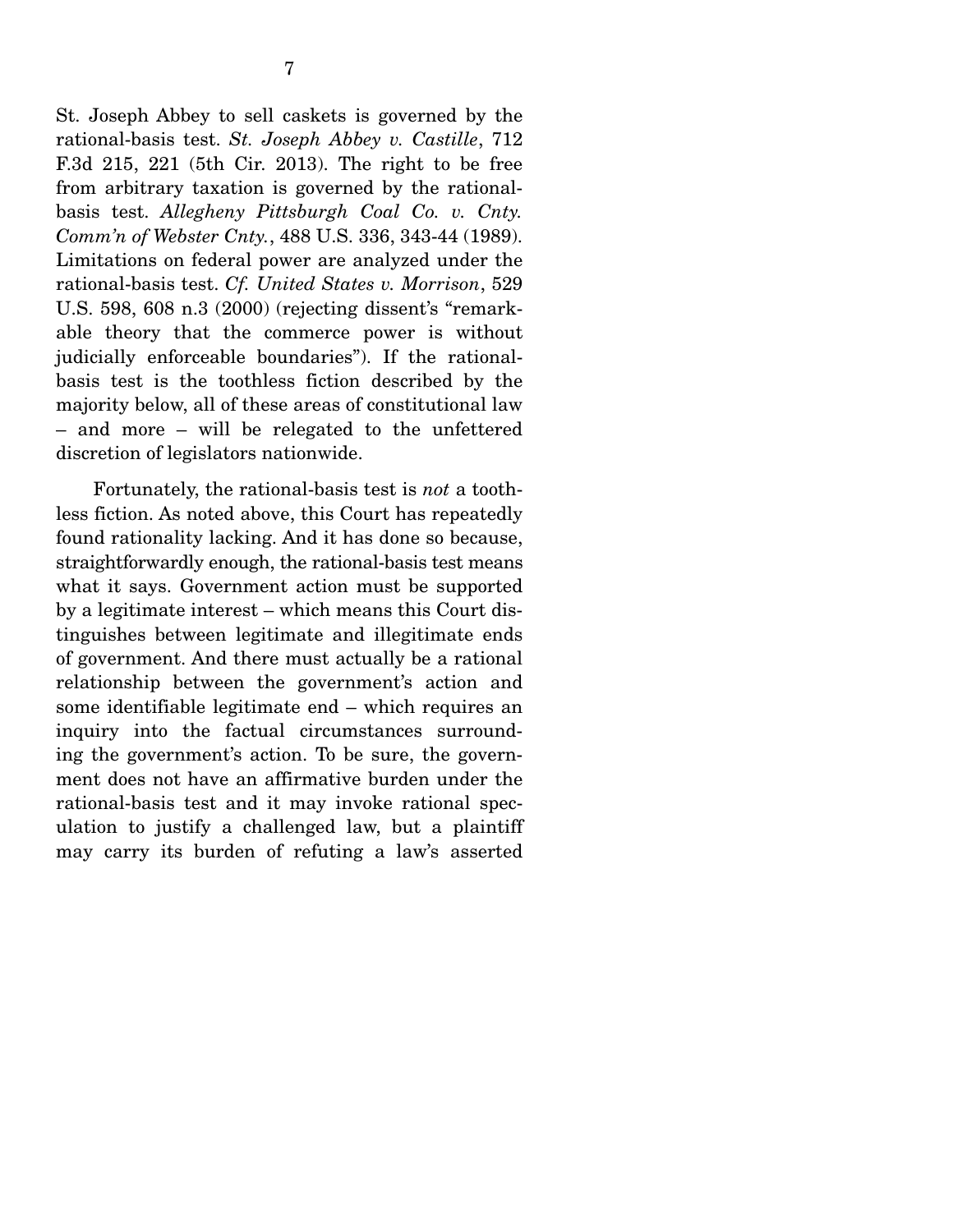<span id="page-13-0"></span>justifications by adducing evidence demonstrating that the government's speculation is false.

### **I. The Rational-Basis Test Requires An Actual Legitimate Interest.**

According to the Sixth Circuit, under the rational basis test, "[s]o long as judges can conceive of some 'plausible' reason for the law . . . the law must stand, no matter how unfair, unjust, or unwise the judges may consider it as citizens." Pet. App. 31a. Indeed, "*any* plausible reason" will supposedly suffice: The Sixth Circuit gleans from this Court's precedent the notion that even "nepotism" without any connection to the public good would satisfy rational-basis scrutiny. *Id.* at 38a-39a.

If, as the Sixth Circuit concluded, shameless nepotism is a legitimate government interest, then every purpose is a legitimate government interest – including literally any conceivable purpose for granting the benefits of marriage to some couples but not others. Not so. This Court's precedents (including the cases relied on by the majority below) make clear that some purposes are legitimate while others are illegitimate. And they also make clear that *every* distinction drawn by a government actor must rationally relate to a legitimate purpose. Although these seem like elementary propositions, they eluded the Sixth Circuit, and this Court should not repeat the lower court's errors in its analysis.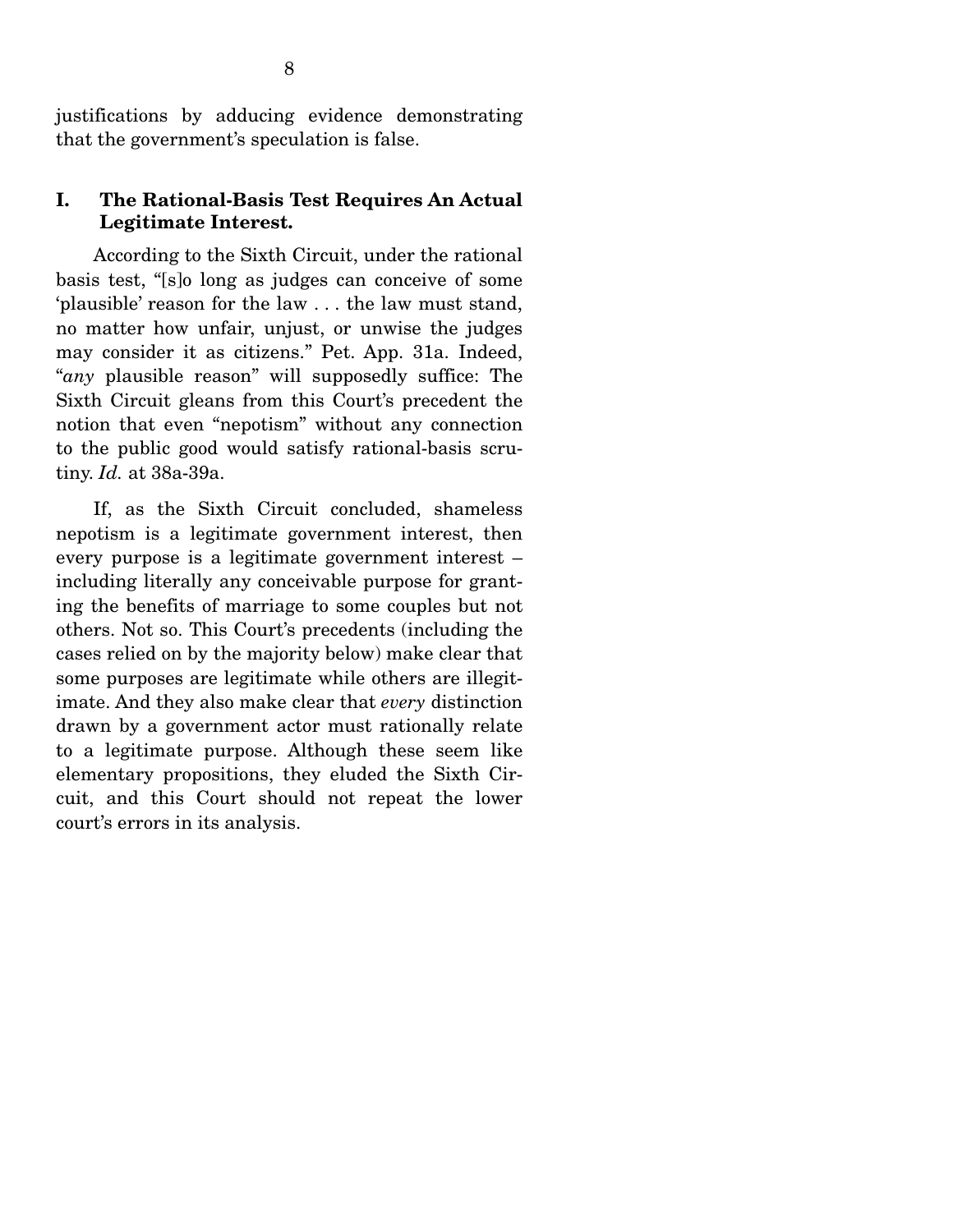#### <span id="page-14-0"></span> **A. Not Every Purpose Is Legitimate.**

The Sixth Circuit was simply wrong to announce that "*any* plausible reason" for a law – including even pure nepotism – will pass muster under the rationalbasis test. Pet. App. 38a. It is, of course, true that a law must have a plausible explanation; this Court regularly rejects laws because it finds the government's explanations *implausible*. *See infra* 16-20. But not just *any* plausible reason will do. Instead, this Court's precedents make clear that the government must have a "*legitimate* state purpose" for its law. *Ward*, 470 U.S. at 876 (emphasis added).

This Court has long recognized that a mere preference for one group over another is not a legitimate government purpose. *See* Cass Sunstein, *Naked Preferences and the Constitution*, 84 Colum. L. Rev. 1689 (1984) (collecting cases). In *Ward*, for instance, a State taxed out-of-state insurance companies at a higher rate than domestic companies. 470 U.S. at 871-72. That policy was not insane: Indeed, it was quite rational insofar as any "State's natural inclination frequently would be to prefer domestic business over foreign." *Id.* at 882. But the Court held that the State's preference for domestic business – however understandable – was not legitimate. *Id.* at  $882 \& n.10$ <sup>5</sup> Because the very "function"

<sup>&</sup>lt;sup>5</sup> Indeed, this Court deemed the illegitimacy of naked economic protectionism so obvious that rational-basis review under the Equal Protection Clause – rather than a Commerce Clause (Continued on following page)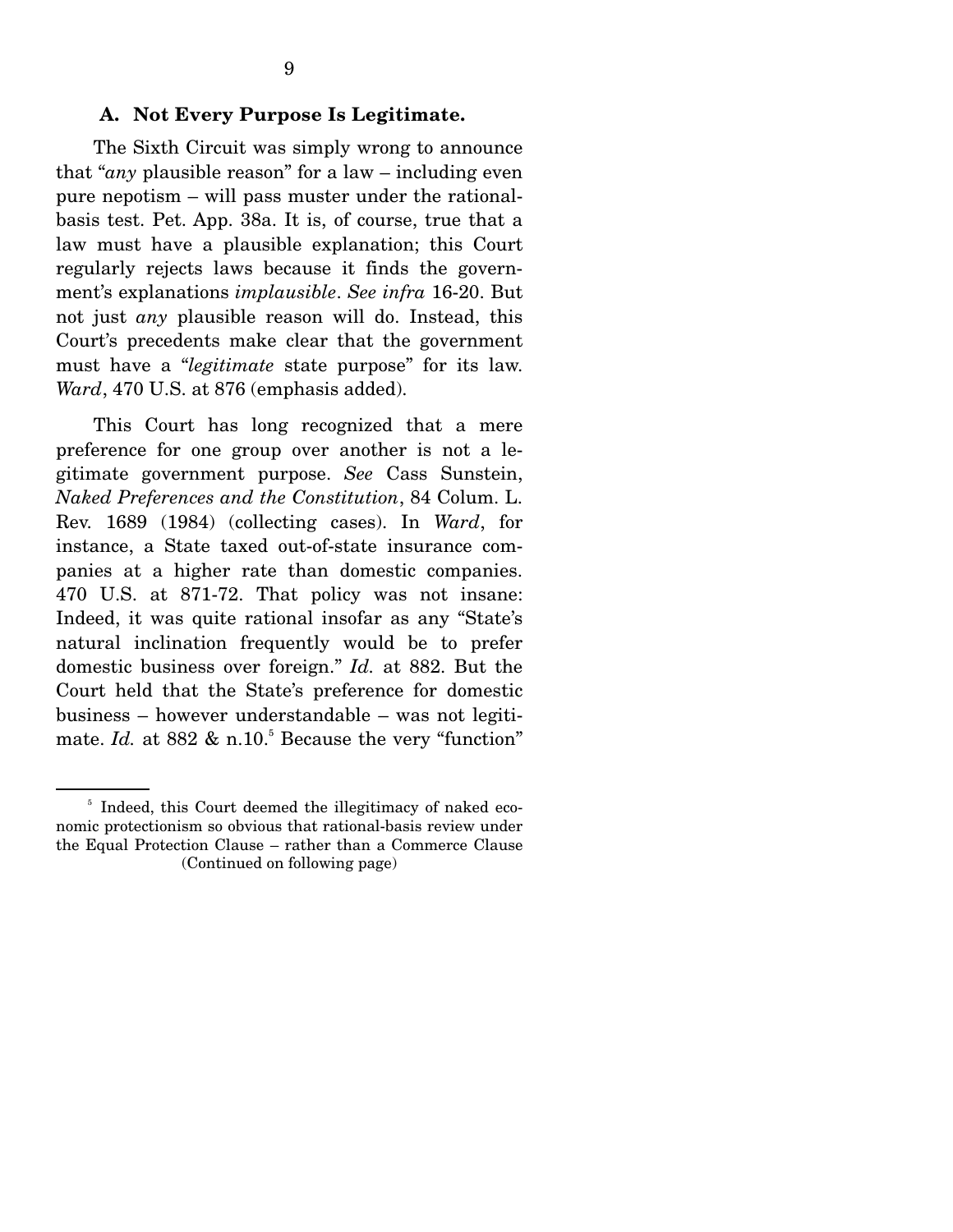<span id="page-15-0"></span>accepted as a legitimate purpose.<sup>6</sup> of the rational-basis test is "to ensure that classifications rest on something other than a naked preference for one person or group," Sunstein, *supra*, at 1713, the existence of such a preference cannot be

The Sixth Circuit's suggestion that a law driven by "nepotism" could pass constitutional muster, Pet. App. 38a, flies in the face of this precedent. Nepotism, after all, is nothing more than a bare preference for a group.

The Sixth Circuit derives its nepotism analysis from this Court's decision in *Kotch v. Bd. of River Port Pilot Comm'rs for Port of New Orleans*, 330 U.S. 552 (1947). But *Kotch* does not endorse governmentsanctioned nepotism. Rather, as the Eighth Circuit has explained:

*Kotch* proceeds from the assumption that a general associational preference for relatives, and a desire to help them, while quite understandable and thus rational in some sense, is *not* a reason for hiring someone that can withstand an equal protection objection. If it were sufficient, or even of legal relevance, we

analysis – was sufficient to resolve the claim at issue. *Id.* at 880 81. 6 *See also*, *e.g.*, *Cleburne*, 473 U.S. at 450 (striking down

law that rested on "prejudice against the mentally retarded"); *Moreno*, 413 U.S. at 534 (striking down law that was "intended to prevent so-called 'hippies' and 'hippie communes' from participating in the food stamp program").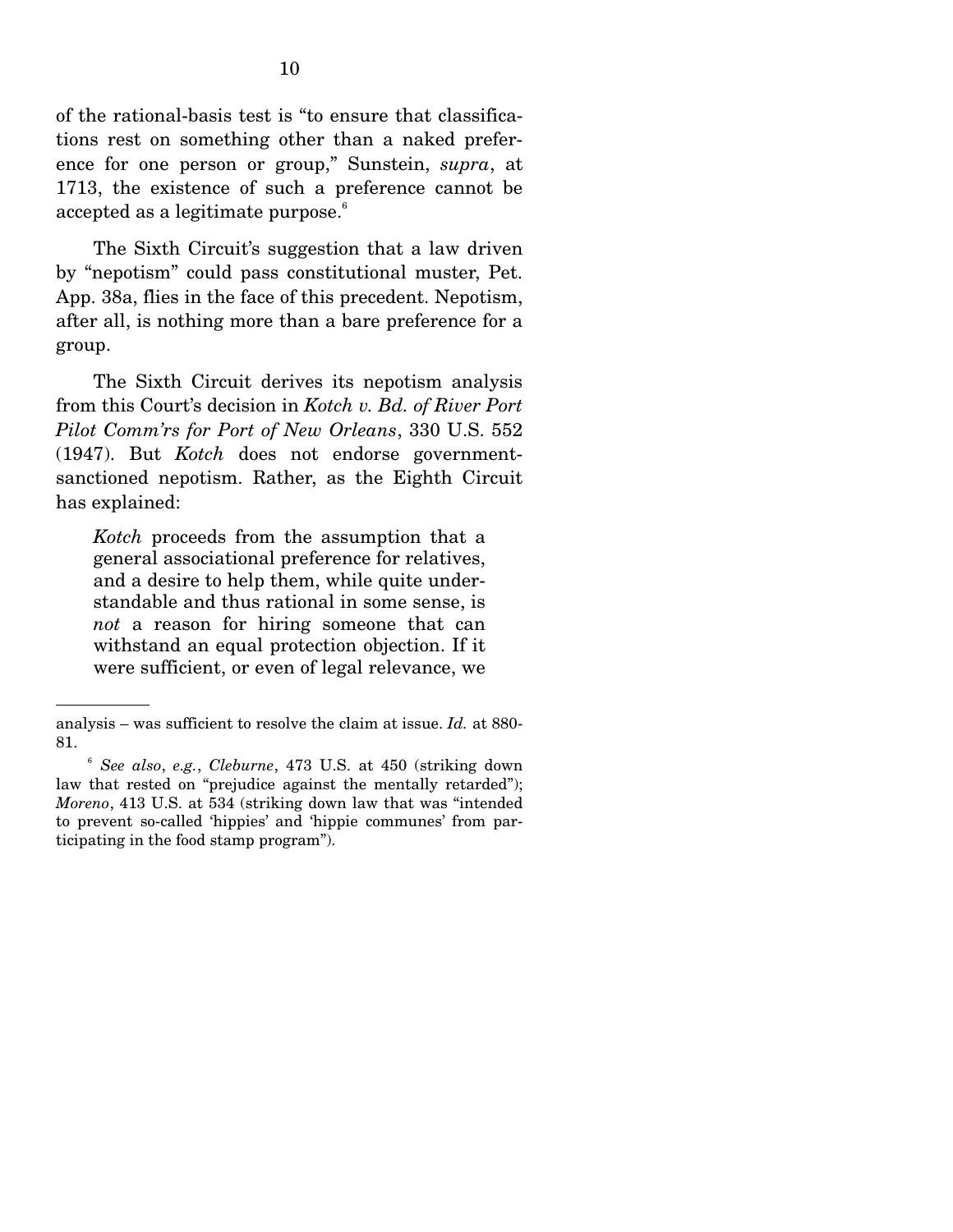<span id="page-16-0"></span>are confident that the Court would have said so.

*Backlund v. Hessen*, 104 F.3d 1031, 1033 (8th Cir. 1997) (emphasis added).<sup>7</sup> The only reason the Court in *Kotch* considered evidence that the challenged law tended to promote nepotism is that nepotism is *not*  a legitimate interest, and therefore that evidence was harmful to the government's case. *See* 330 U.S. at 555-56. The Court ultimately upheld the law because of other, more persuasive evidence showing that the apprenticeship requirement served a *different* legitimate purpose – namely, to ensure the "safest and most efficiently operated pilotage system practicable." *Id.* at 564.

The contrary rule advanced below – embracing *any "*plausible" government purpose as legitimate – would have drastic implications well beyond this case. For example, several courts of appeals have recognized that the general rule against sheer favoritism in legislation means that states may not legitimately pass laws that serve no purpose beyond protecting industry incumbents from economic competition: When a group of monks in Louisiana sued to challenge a ban on retailing caskets, for instance, the Fifth Circuit rejected the suggestion that the law could be

<sup>7</sup> The Eighth Circuit in *Backlund* held that an individual who applied to work as a firefighter stated an equal protection claim, where he alleged that the fire department "hired four firefighters, three of whom were related to either present or former Fire Department employees." 104 F.3d at 1032.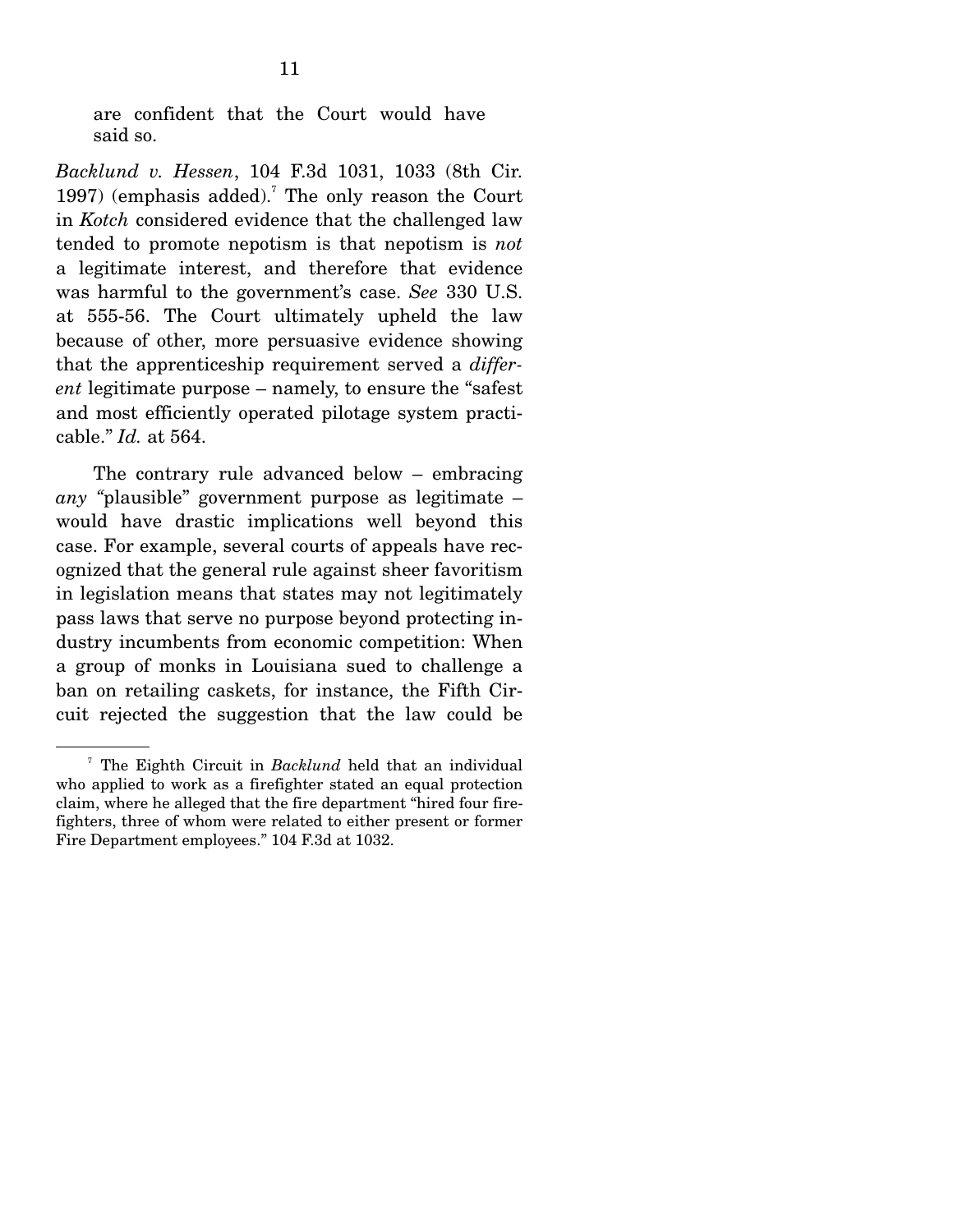<span id="page-17-0"></span> $2008$ ) (similar). $8$ justified on the ground that it served to protect the funeral home industry from economic competition. *St. Joseph Abbey v. Castille*, 712 F.3d 215, 221-22 (5th Cir. 2013). According to that court: "[N]either precedent nor broader principles suggest that mere economic protection of a particular industry is a legitimate governmental purpose." *Id.* at 222; *see also Merrifield v. Lockyer*, 547 F.3d 978, 991 (9th Cir.

Indeed, it seems doubtful that even the Sixth Circuit believes its own expansive rhetoric. In another case, also involving the casket industry, the Sixth Circuit held that "protecting a discrete interest group from economic competition is not a legitimate governmental purpose." *Craigmiles v. Giles*, 312 F.3d 220, 224 (6th Cir. 2002). But, sincere or not, the sweeping rhetoric in the opinion below could have significant consequences for future rational-basis cases. The version of the rational-basis test adopted by the Sixth Circuit in this case is untenable and – even more importantly – cannot be reconciled with the binding precedent of this Court. It should therefore be rejected.

<sup>8</sup> Only one court of appeals has disagreed with this consensus (and even then only in *dicta*). *Powers v. Harris*, 379 F.3d 1208, 1221 (10th Cir. 2004). But even in the Tenth Circuit, federal courts strike down laws that cannot rationally be thought to accomplish anything but enriching one group at the expense of another. *See Clayton v. Steinagel*, 885 F. Supp. 2d 1212 (D. Utah 2012).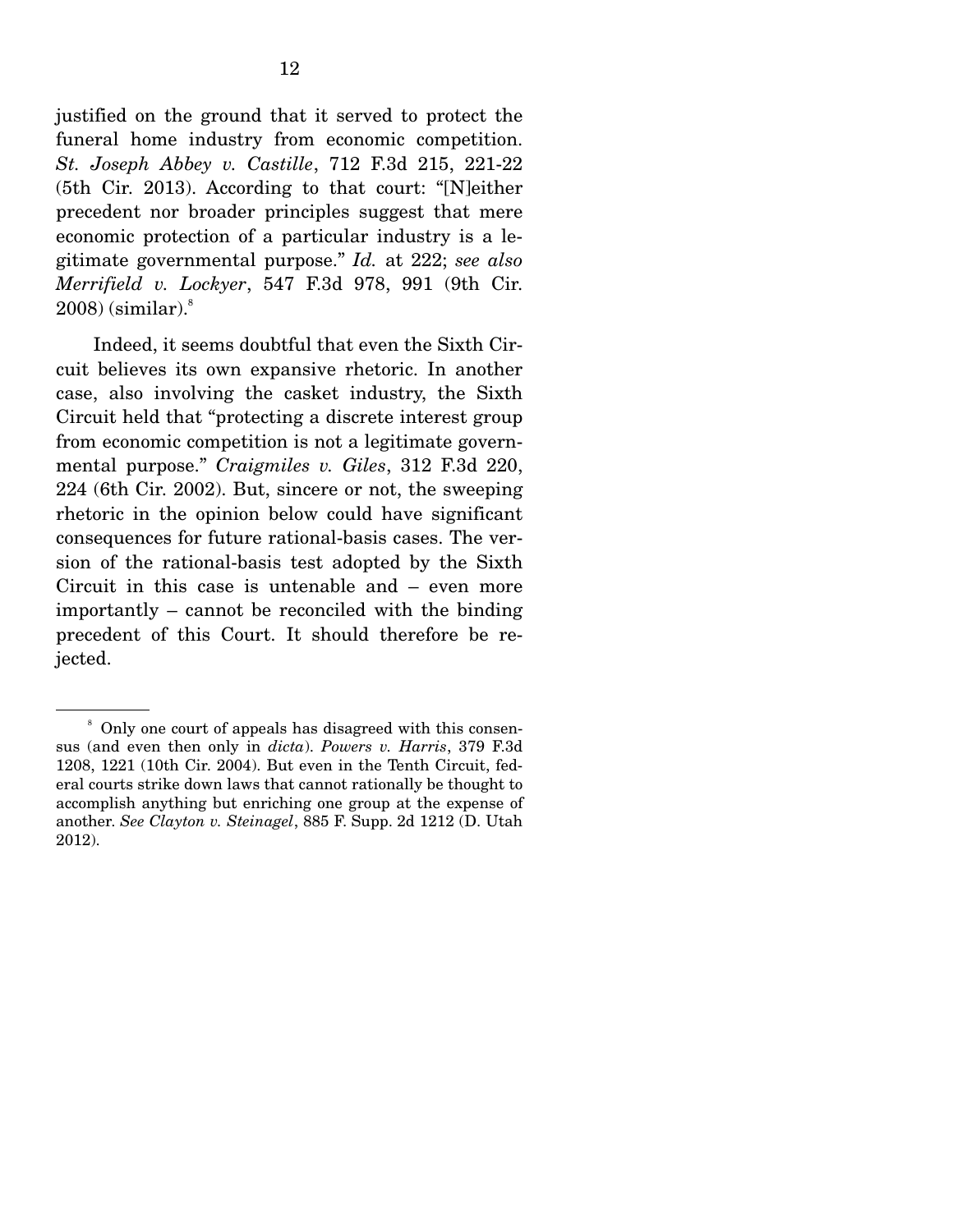## <span id="page-18-0"></span>**B. Each Line Drawn By The Legislature Must Have A Legitimate Purpose.**

The Sixth Circuit is equally wrong to suggest that – so long as a law rationally advances some positive end – courts cannot question whether the legislature has "done too much or too little." Pet. App. 33a. In fact, that question of "fit" is precisely the focus of the rational-basis test in Equal Protection cases.

The Sixth Circuit's articulation of the rationalbasis test would render Equal Protection analysis absurd: The entire point of an equal-protection challenge is that one group of people is being treated better than another. It is literally always the case that a classification accomplishes something positive because it is always true that a classification makes some people (the favored class) better off. No Equal Protection plaintiff can dispute the existence of some positive benefit flowing from a law they challenge; they can only argue that there is no good reason to exclude them from these positive benefits. According to the opinion below, these plaintiffs would simply always lose. But rational-basis plaintiffs do not always lose because the rational-basis test described below is not the law. *See supra* at 5-6 n.4 (collecting cases).

Once again, this Court's decision in *Ward* is highly instructive. There, the Court rejected the suggestion that favorable tax treatment for domestic corporations could survive rational basis scrutiny merely because it provided a benefit for the favored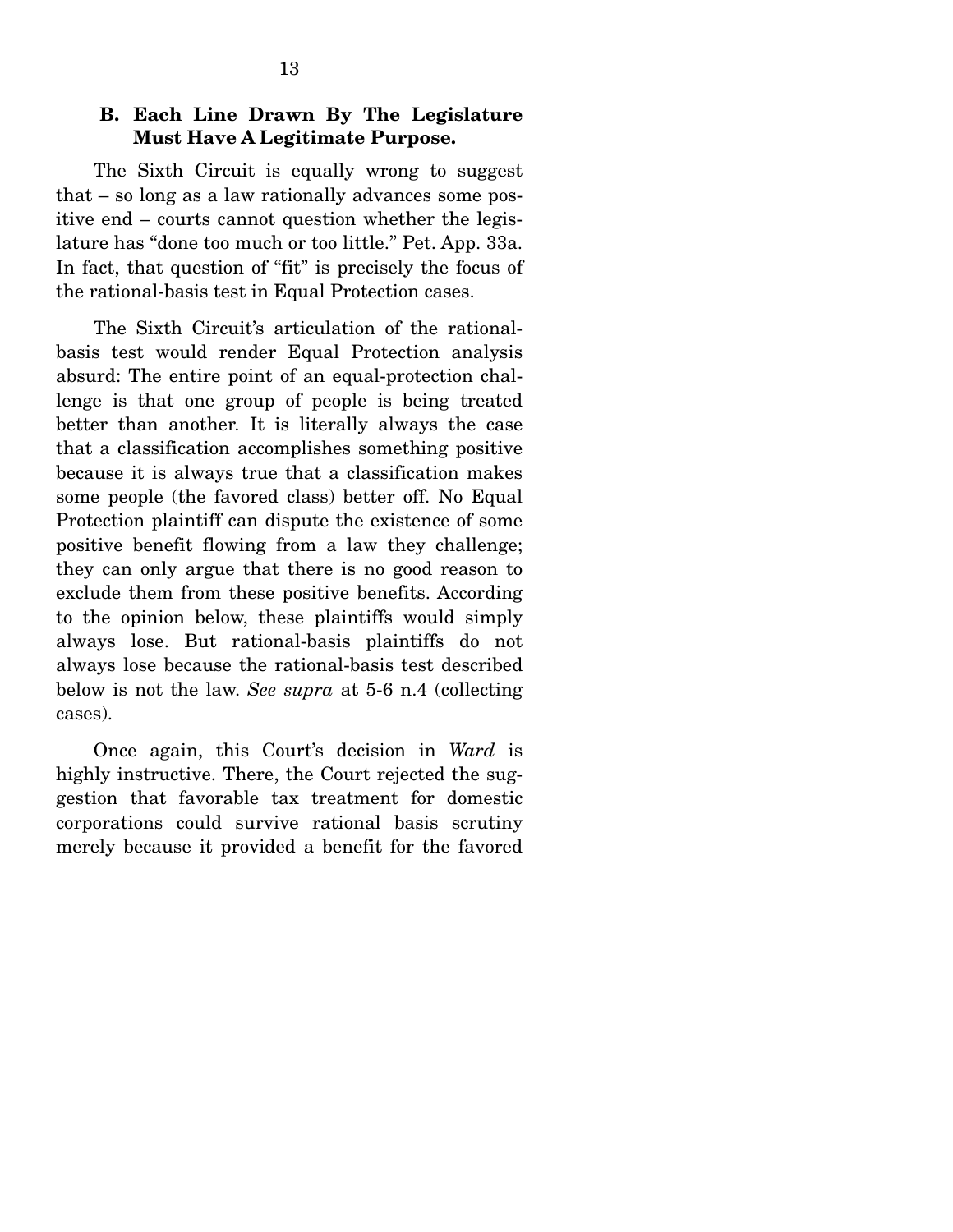<span id="page-19-0"></span>corporations. While it was true that providing such a benefit was a rational state aim, the Court also had to look at who was *excluded* from the benefit – as, otherwise, "*any* discrimination subject to the rational relation level of scrutiny could be justified simply on the ground that it favored one group at the expense of another." 470 U.S. at 882 n.10. The Court thus squarely rejected an analysis that (like the Sixth Circuit's analysis below) would look only to whether any benefit flowed from a law while ignoring the propriety of the line drawn by the legislature.

Indeed, the entire point of judicial review of legislative classifications is to police legislative linedrawing – to examine each distinction drawn by the government to ensure that it is at least rational. *E.g., Zobel*, 457 U.S. at 60 ("When a state distributes benefits unequally, the *distinctions* it makes are subject to scrutiny under the Equal Protection Clause of the Fourteenth Amendment." (emphasis added)); *accord Romer*, 517 U.S. at 632 ("[E]ven in the ordinary equal protection cases calling for the most deferential of standards, we insist on knowing the relation between the classification adopted and the object to be attained."). And time and again, this Court has rejected laws serving legitimate state interests because they sweep either too broadly or not broadly enough: The Court has invalidated measures designed to provide property owners with representation on local governing boards, *Quinn*, 491 U.S. at 107; to prevent double taxation of state residents, *Williams*, 472 U.S. at 23 24; to provide free public education to citizens, *Plyler*,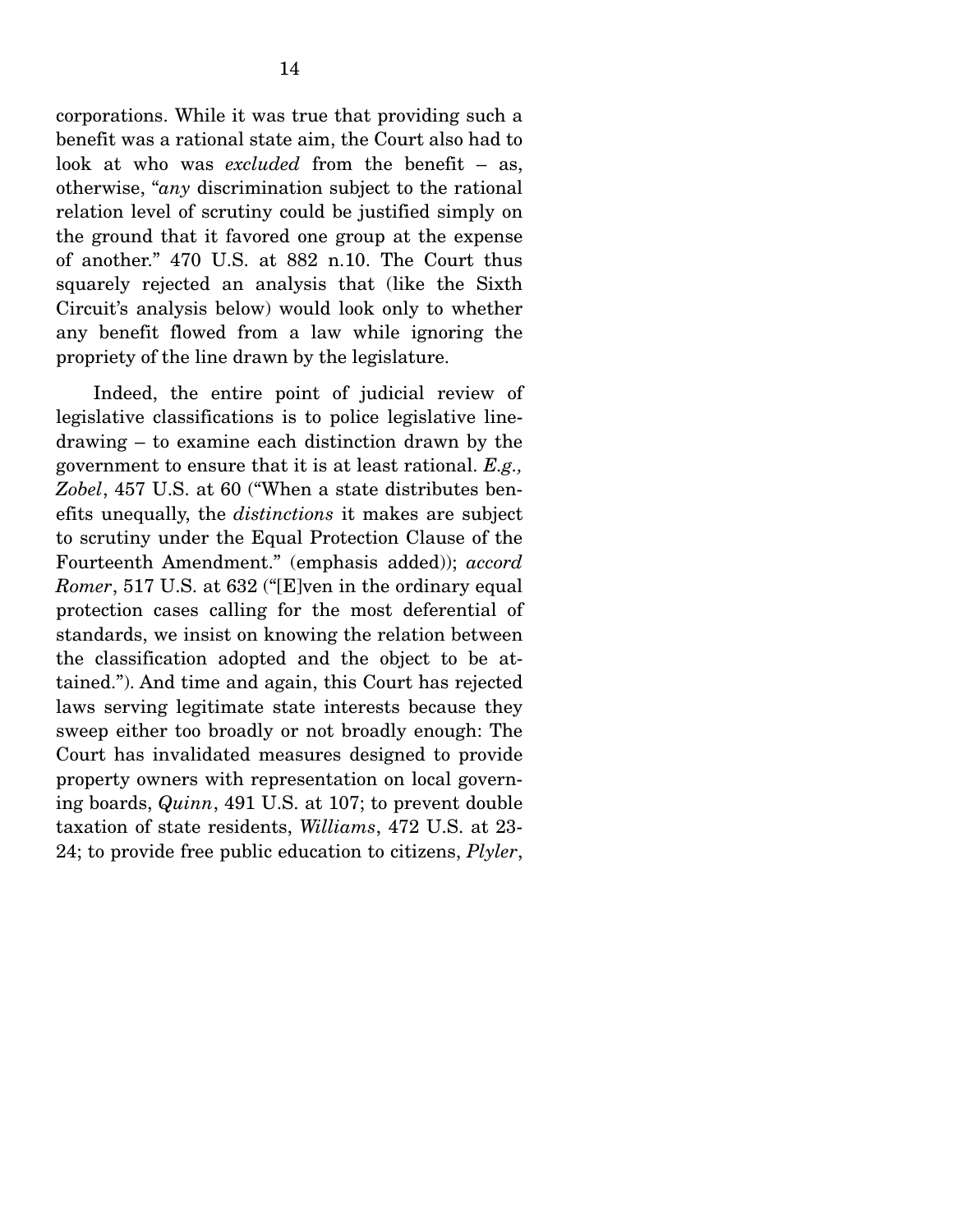<span id="page-20-0"></span>457 U.S. at 220; to provide benefits for widows, *Weinberger*, 420 U.S. at 651; and to prevent hunger, *Moreno*, 413 U.S. at 538, among other things. In each case, the Court has invalidated the law precisely because the legislature provided the benefit to either too few or too many – not because the government lacked a basis for providing the benefit to anyone at all.

> $\ast$ \* \* \*

A court's task in a rational-basis case involves more than considering whether a law is "irrational" in the simple sense of "unreasoned." After all, every government action is "rational" in some sense: "It is, in fact, hard to think of an action that does not have a reason." *Backlund*, 104 F.3d at 1033. The mere fact that a law is recognizable as a product of human cognition does not suffice to satisfy the Fourteenth Amendment. Instead, a court in a rational-basis case undertakes a more serious inquiry: whether the law or distinction at issue is addressed to a *legitimate*, rather than an illegitimate, end.

## **II. The Existence Of A "Rational Relationship" Depends On Facts.**

The Sixth Circuit also erred by describing the "rational relationship" test as an abstract inquiry into the rationality of a law at the time it was passed – an inquiry that can never take any facts or evidence into account. This is incorrect on two scores. First, courts can (and do) look at facts in rational-basis cases when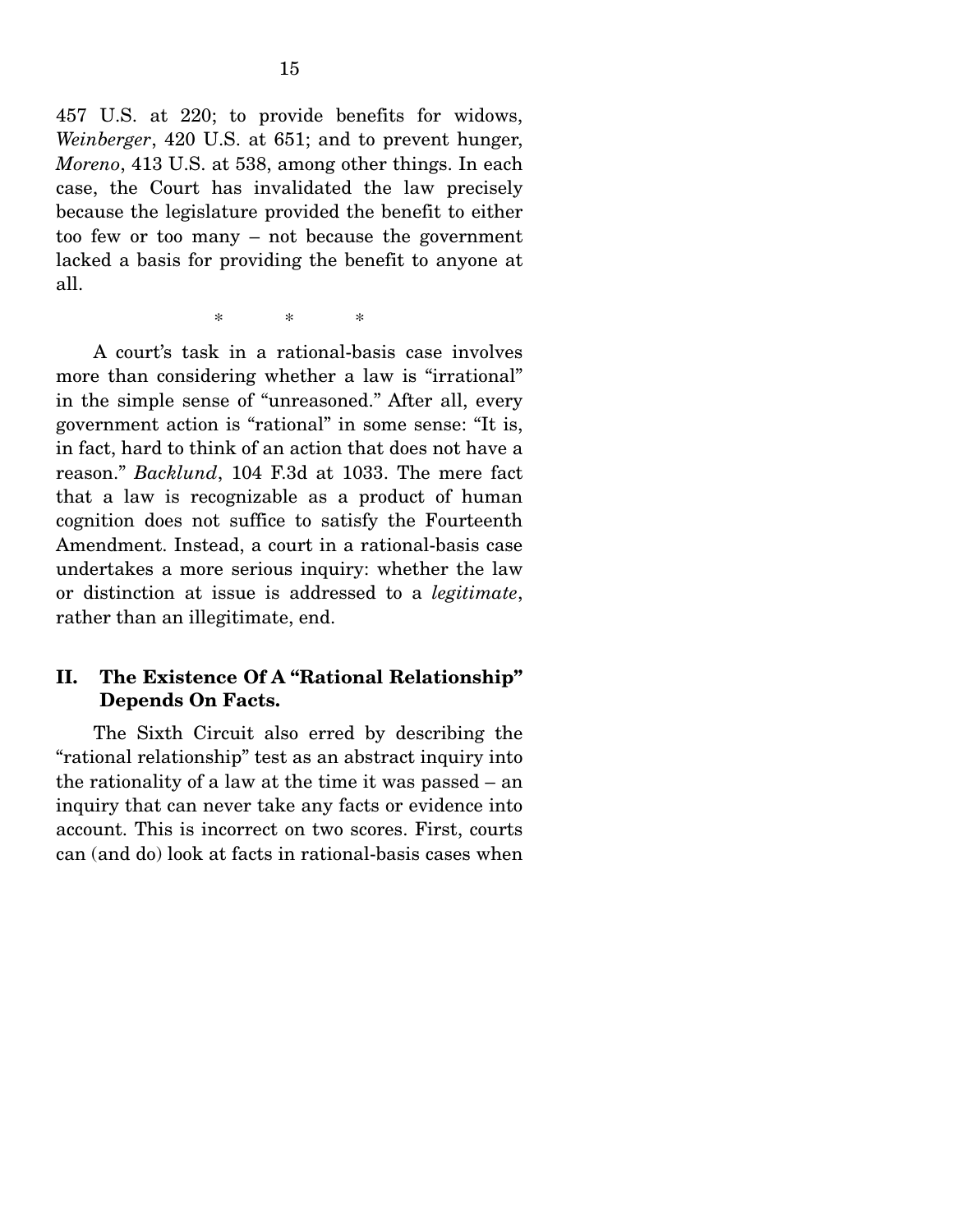<span id="page-21-0"></span>plaintiffs can adequately prove those facts. And second, the appropriate factual inquiry is whether a rational relationship exists at the time a law is being enforced, not whether one existed whenever that law happened to be passed.

#### **A. Facts Matter In Rational-Basis Cases.**

The Sixth Circuit's opinion below describes a rational-basis test that occurs in a factual vacuum, where judges may never engage in fact-finding of any kind. Indeed, the Sixth Circuit said it was "hard to see the point" of a trial and findings of fact in a rational-basis case at all. Pet. App. 33a.9

But this backhanded rejection of any role for evidence in rational-basis cases again overlooks the fact that rational-basis plaintiffs actually win cases, and they do so because reviewing courts examine the underlying factual realities of those cases. *E.g., Zobel*, 457 U.S. at 62 & n.9 (rejecting as implausible the idea that *new* residents would be attracted by a system that discriminated in favor of *long-term* 

<sup>&</sup>lt;sup>9</sup> As with the Sixth Circuit's other errors in describing the rational-basis test, it is difficult to see the point of this sweeping rhetoric. After making the above-cited pronouncement, the Sixth Circuit's opinion proceeds to address the factual context of modern marriage law for several pages. Pet. App. 34a-37a. But, again, sweeping legal rhetoric has consequences, and – whatever its ruling in this case – this Court should avoid ratifying the Sixth Circuit's mistaken implication that facts are never relevant in rational-basis cases.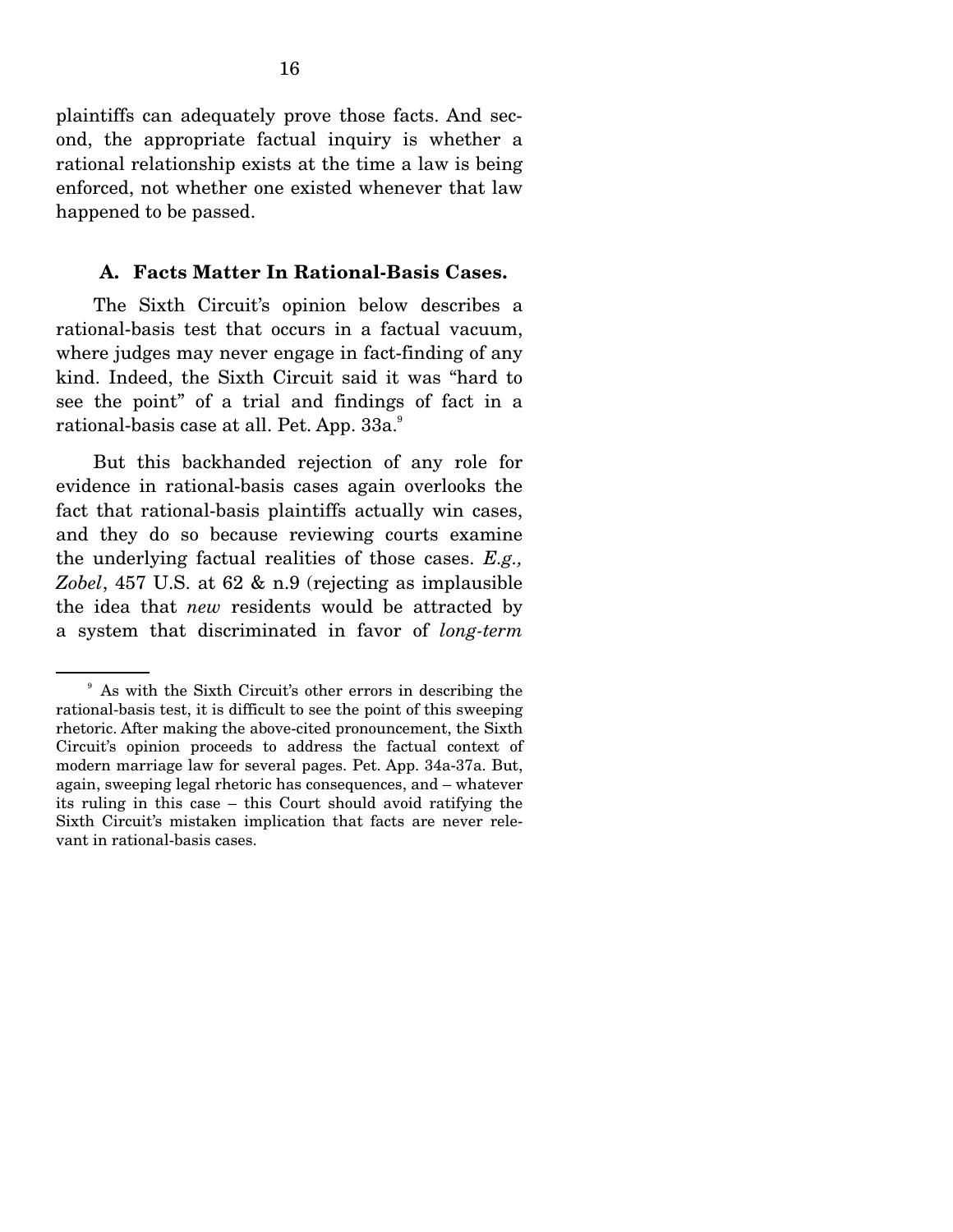<span id="page-22-0"></span>residents). The courts of appeals follow the same rule. *See, e.g.*, *St. Joseph Abbey v. Castille*, 712 F.3d 215, 223-27 (5th Cir. 2013) (affirming finding of no rational basis for casket-sales law after bench trial); *Merrifield v. Lockyer*, 547 F.3d 978, 990-92 (9th Cir. 2008) (finding no rational basis for pest-control ordinance based on summary-judgment record).

And once again, the opinion below does not even correctly describe the rational-basis test as it is applied by the Sixth Circuit itself in other cases. *See Loesel v. City of Frankenmuth,* 692 F.3d 452, 465-66 (6th Cir. 2012) (affirming finding of no rational basis for zoning classification after jury trial); *Craigmiles*, 312 F.3d 220, 222 (6th Cir. 2002) (affirming finding of no rational basis for casket-sales law after bench trial). Where facts are relevant in rational-basis cases – plaintiffs, for example, may adduce evidence disproving the government's speculation and thereby refute the government's justification for a law – courts inquire into the facts just as they do in any other case. The Sixth Circuit's suggestion to the contrary is simply mistaken, and holding otherwise would upend decades of settled rational-basis caselaw.

Fundamentally, the Sixth Circuit's error stems from its misreading of *dicta* in *FCC v. Beach Communications* noting that a governmental classification "may rest on 'rational speculation unsupported by evidence or empirical data.'" Pet. App. 33a (quoting *FCC v. Beach Commc'ns, Inc.*, 508 U.S. 307, 315 (1993)). This does not mean, as the Sixth Circuit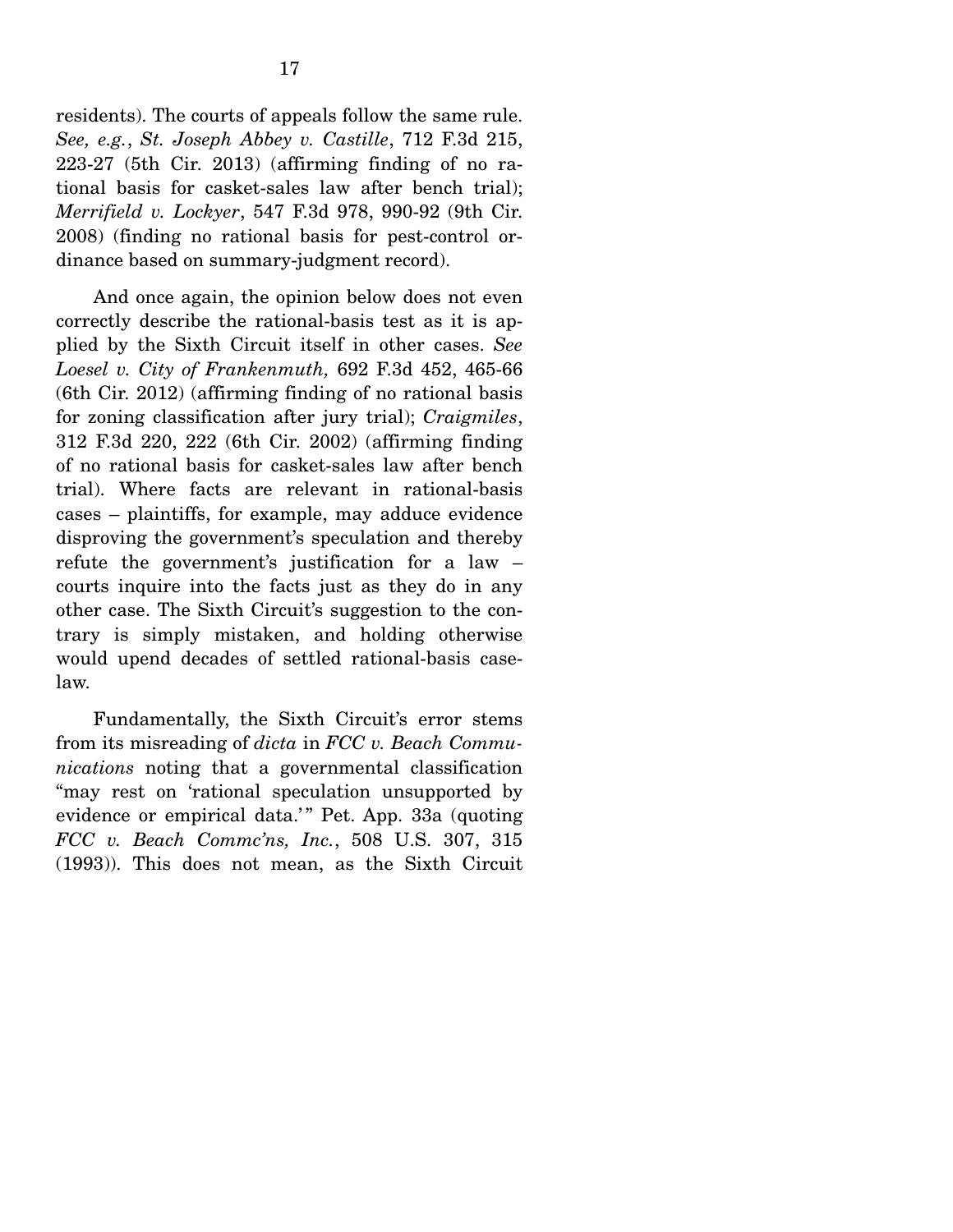would have it, that courts in rational-basis cases make no inquiry into the underlying facts of the cases before them. Instead, read in context, the *Beach Communications dicta* merely reaffirms the uncontroversial proposition that rational-basis review, unlike heightened scrutiny, is satisfied so long as there is a factually plausible legitimate explanation for a law. In other words, courts do not generally evaluate rational-basis cases by subjecting legislators to crossexamination about what "actually motivated" them, and they similarly do not require the government to meet an affirmative evidentiary burden "explaining the distinction on the record." *Beach Commc'ns*, 508 U.S. at 315 (internal citations and quotation marks omitted).

But nothing about these basic truths – and nothing in the *Beach Communications* opinion – invalidates or even contradicts the longstanding principle that plaintiffs have the opportunity to introduce evidence showing that the government's explanation for its law is actually *implausible. See, e.g.*, *United States v. Carolene Prods. Co.*, 304 U.S. 144, 153 (1938) ("Where the existence of a rational basis for legislation whose constitutionality is attacked depends upon facts beyond the sphere of judicial notice, such facts may properly be made the subject of judicial inquiry. . . ." (internal citations omitted)); *accord Zobel*, 457 U.S. at 62-63 (rejecting proposed explanations for state-benefits distribution as implausible).

*Beach Communications* did not purport to overrule this line of cases; instead, it reaffirmed it. For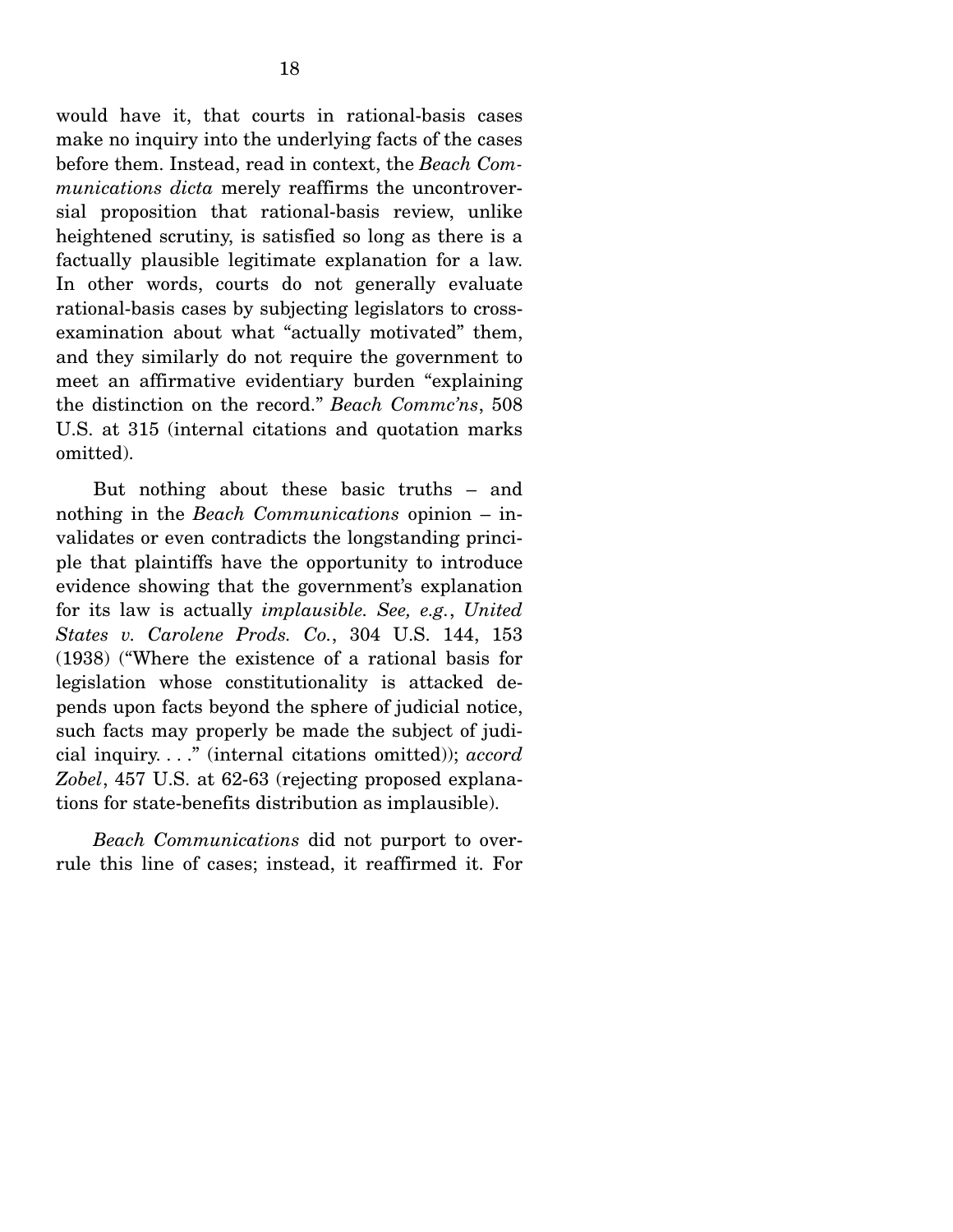<span id="page-24-0"></span>example, this Court's opinion in *Beach Communications* cited *Minnesota v. Clover Leaf Creamery Co.*, 449 U.S. 456 (1981), without finding it necessary to disavow that case's assertion that the Court will reject asserted legislative objectives when "an examination of the circumstances forces us to conclude that they 'could not have been a goal of the legislation.'" *Clover Leaf Creamery*, 449 U.S. at 463 n.7 (quoting *Weinberger*, 420 U.S. at 648 n.16); *cf. Beach Commc'ns*, 508 U.S. at 315 (citing *Clover Leaf Creamery*, 449 U.S. at 464). And, indeed, in the wake of *Beach Communications*, this Court has continued to examine facts in the rational-basis context. *Romer v. Evans*, 517 U.S. 620, 632-33 (1996) (explaining that the government prevails in rational-basis cases where government classifications are "narrow enough in scope and grounded in a sufficient factual context for [the Court] to ascertain some relation between the classification and the purpose it served").

Undoubtedly, the rational-basis test requires deference, but it requires deference to *reasonable policy judgments*, not deference to *provably false facts*. This is true both in cases where the government loses and in cases where the government wins. Take, for example, *Heller v. Doe*, 509 U.S. 312 (1993), in which this Court upheld a Kentucky law that allowed a person with mental retardation to be involuntarily committed based on "clear and convincing evidence" while a mentally ill person could only be committed based on a showing "beyond a reasonable doubt." *Id.* at 315. Kentucky explained its law by saying that its policy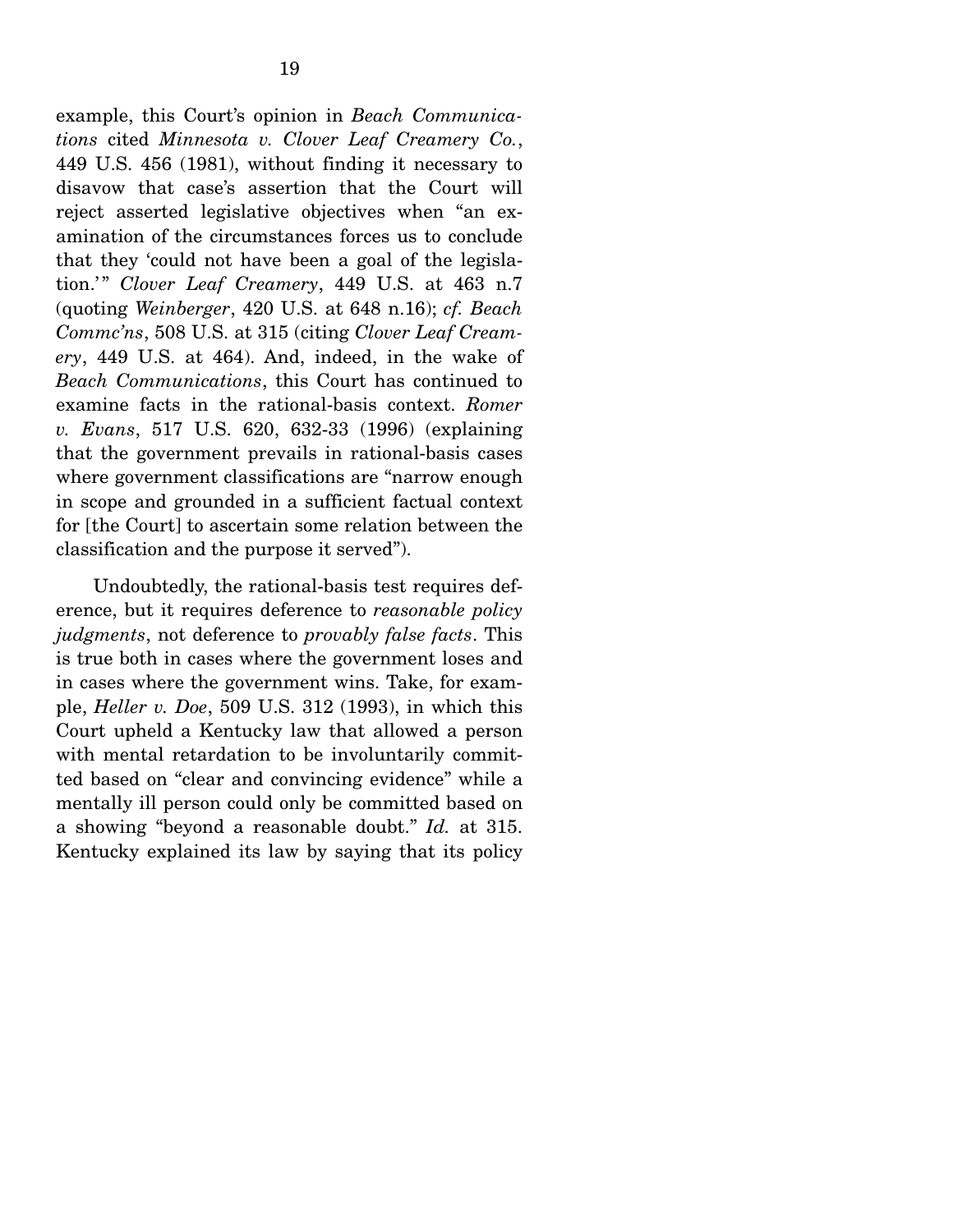<span id="page-25-0"></span>dation. *Id.* at 322.<sup>10</sup> was to equalize the risk of erroneous confinement between people with mental illness and people with mental retardation, and that the lower standard of proof advanced this goal because mental retardation was less likely to be misdiagnosed than was mental illness. *Id.* at 322. The Court *deferred* to the State's asserted policy decision to equalize risk between these two groups. *Id.* at 322 n.1. But, in evaluating whether there was a *rational relationship* between the State's asserted end and its chosen means, the Court specifically referred to *facts*, finding that there was "a sufficient basis in fact" to believe that there was actually less risk of misdiagnosing mental retar-

As the above cases show, this Court has never embraced the proposition that facts are categorically irrelevant in rational-basis cases; neither has it adopted a rule where rational-basis plaintiffs are not allowed to disprove the speculation supporting the government's justification for a law. Instead, it has repeatedly said the very opposite. The Sixth Circuit's contrary conclusion in this case was error and should be rejected.

<sup>&</sup>lt;sup>10</sup> Heller was decided on a summary-judgment record. *Id.* at 318.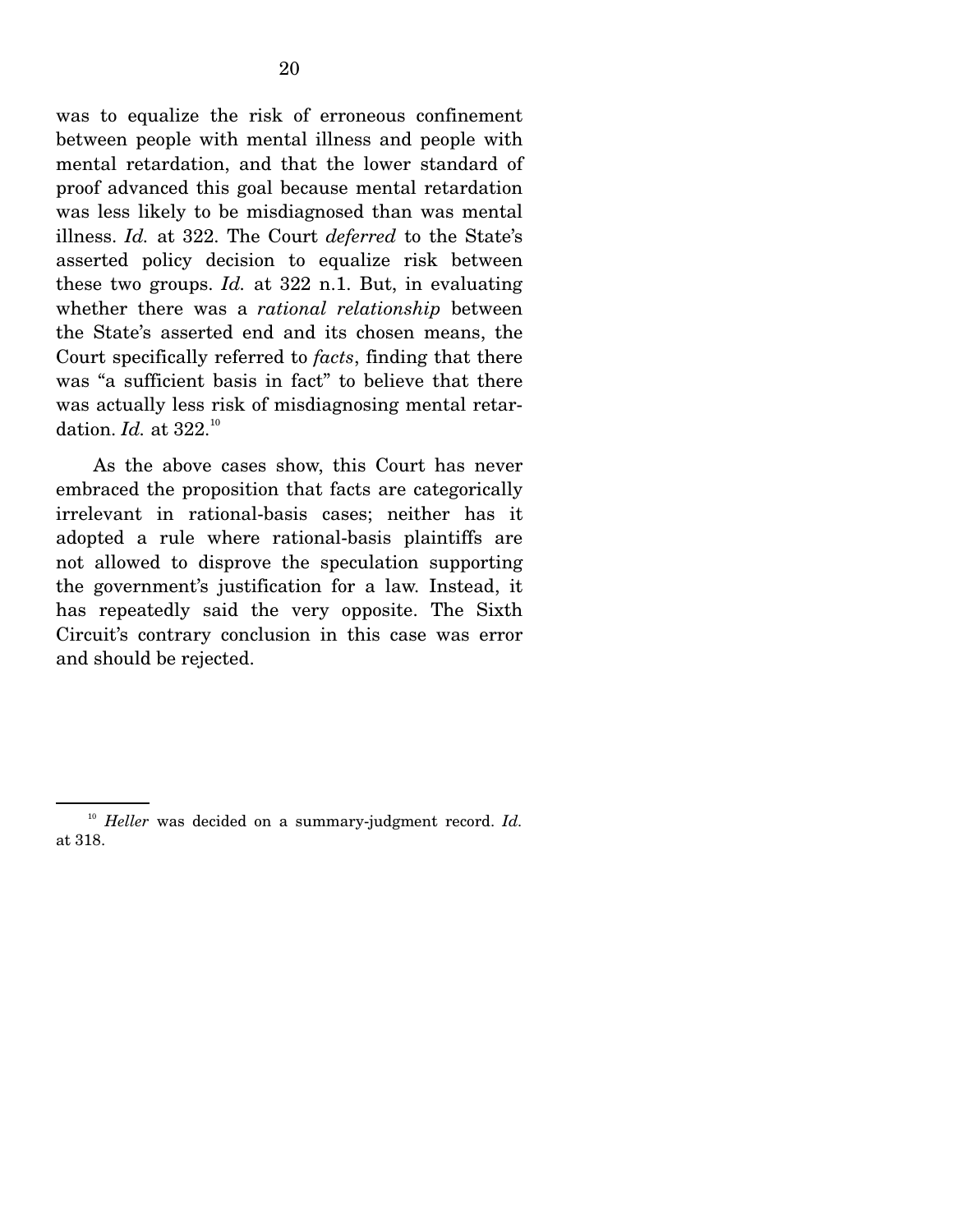## <span id="page-26-0"></span>**B. The Relevant Inquiry Is Whether A Law Is Rational When It Is Applied, Not Whether It Was Rational Whenever It Happened To Pass.**

The Sixth Circuit's final doctrinal error concerns the question of *when* a law must be rational. Must a law be rational today when the government actually enforces it against someone, or is it sufficient that the law may have been rational in the abstract at the moment of its passage long ago? The Sixth Circuit suggests that the former is the rule: "The fair question is whether in 2004 . . . Michigan voters could stand by the traditional definition of marriage." Pet. App. 34a.

The Sixth Circuit is wrong. This Court has recognized since the inception of the modern rationalbasis test that a law that may have once been rational can be rendered irrational due to changed factual circumstances of the world. *Carolene Prods.*, 304 U.S. at 153 (1938) ("[T]he constitutionality of a statute predicated upon the existence of a particular state of facts may be challenged by showing to the court that those facts have ceased to exist."). Indeed, the filled-milk statute upheld in *Carolene Products*  was invalidated a little over thirty years later when fundamental changes in the filled-milk industry rendered its continued application irrational. *Milnot Co. v. Richardson*, 350 F. Supp. 221, 224 (N.D. Ill. 1972).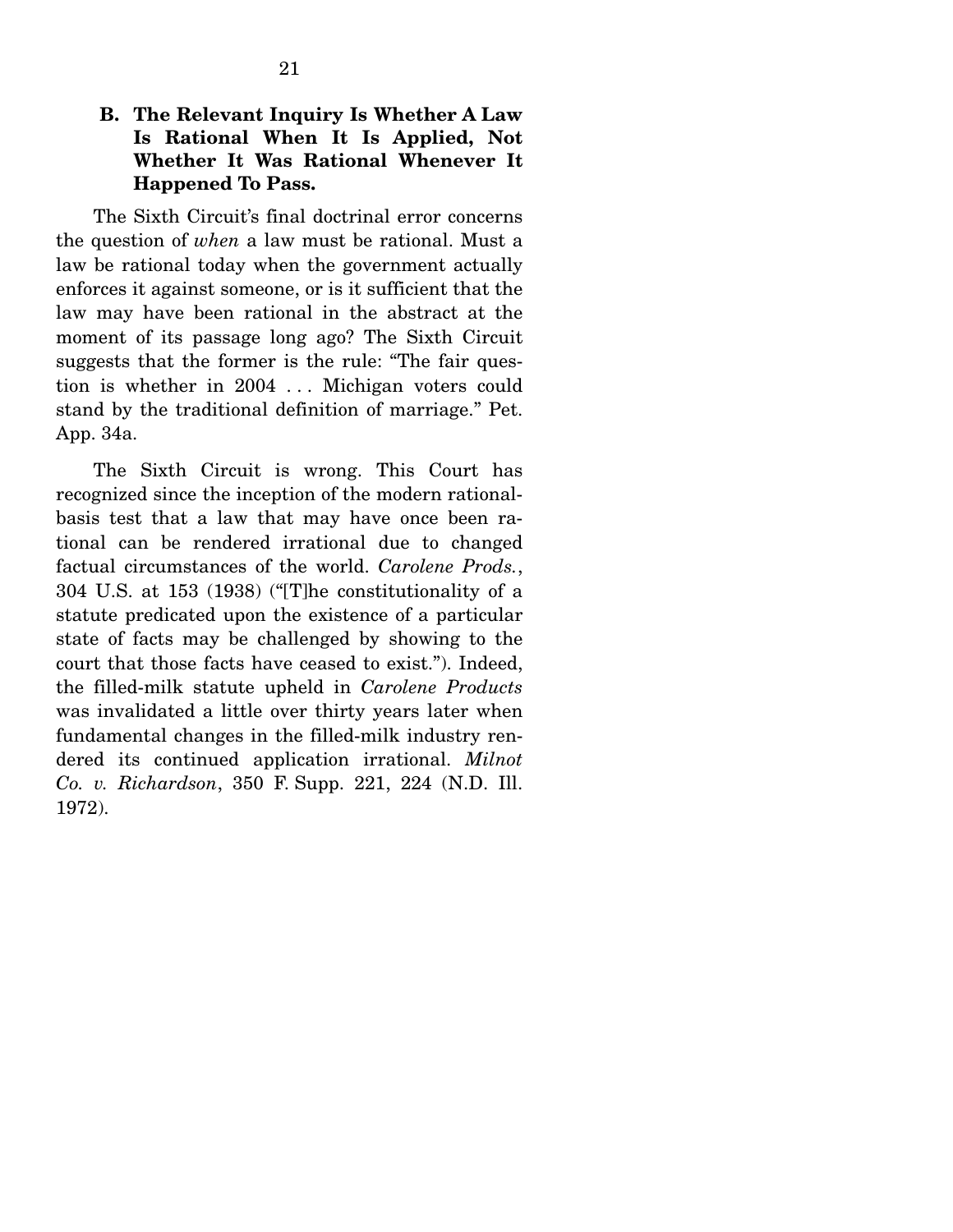<span id="page-27-0"></span>Other courts of appeals have long recognized this changed-circumstances doctrine in the rational-basis context. *See, e.g.*, *Dias v. City and Cnty. of Denver*, 567 F.3d 1169, 1183 (10th Cir. 2009) (reversing a dismissal of a twenty-year-old challenge to a pit-bull ban because under the allegations of the Complaint "although pit bull bans sustained twenty years ago may have been justified by the then-existing body of knowledge, the state of science in 2009 is such that the bans are no longer rational"); *Seaboard Air Line R.R. Co. v. City of West Palm Beach*, 373 F.2d 328, 329 n.3 (5th Cir. 1967) (stating that "the slightest reflection would disclose the fallacy of a rule which would require a determination of the reasonableness of a long-standing ordinance in the light of circumstances and conditions that may have existed at the time of its adoption").

The idea that "changed circumstances" matter is not a unique feature of rational-basis review; it is simply a feature of any kind of constitutional review. Indeed, the relevance of changed circumstances is uncontroversial in other contexts. For example, in *McCutcheon v. FCC*, 134 S. Ct. 1434, 1456 (2014), this Court refused to evaluate the rationality of aggregate limits on campaign contributions in light of the outdated facts present when the Court had originally upheld aggregate limits in 1976 and instead evaluated those limits in light of modern experience. This Court also recently struck down parts of the Voting Rights Act of 1965 that certain jurisdictions were required to implement to guarantee ballot access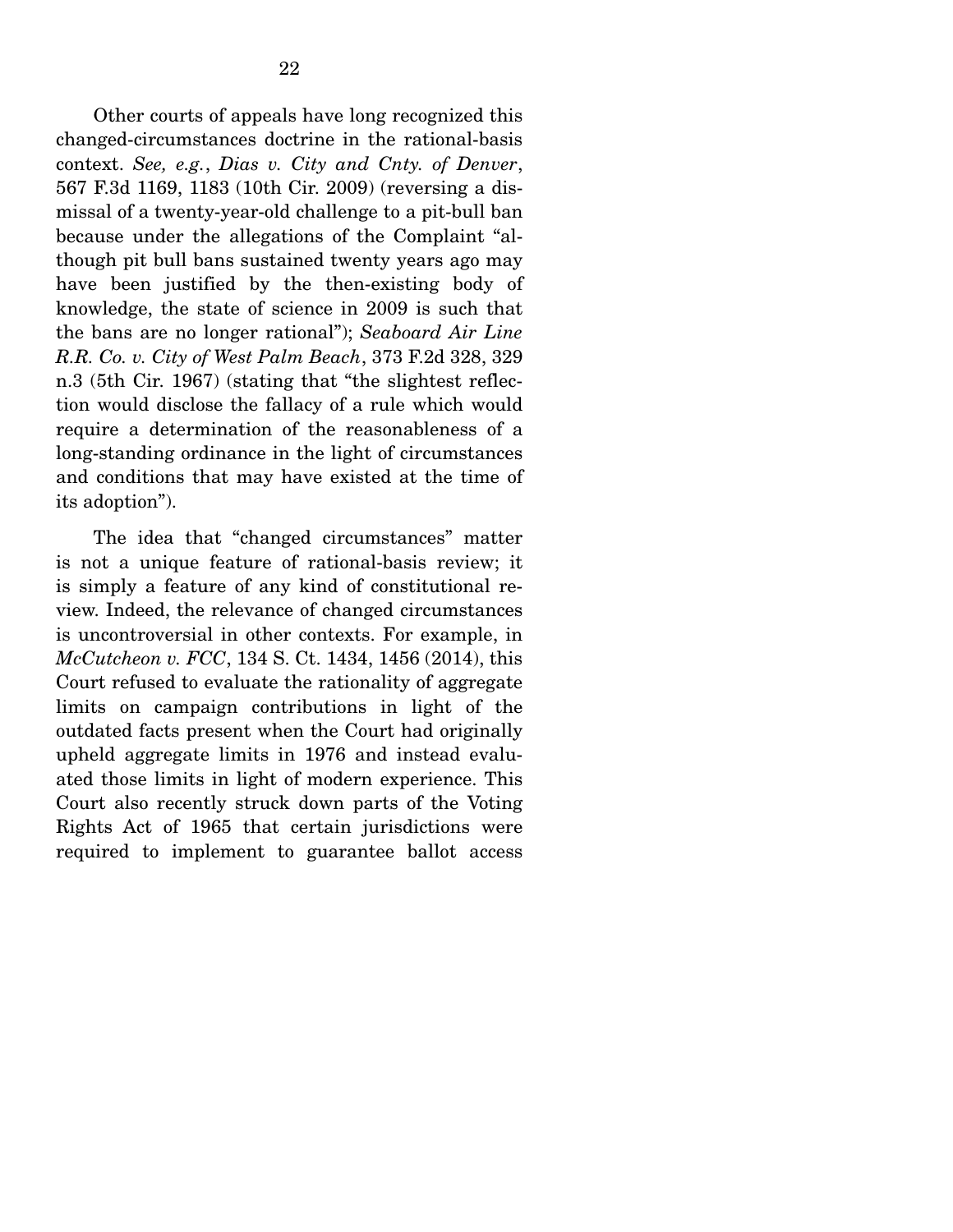<span id="page-28-0"></span>because those measures were predicated on "decadesold data and eradicated practices." *Shelby Cnty. v. Holder*, 133 S. Ct. 2612, 2617 (2013). Finally, this Court explained in *Granholm v. Heald*, 544 U.S. 460 (2005), that states' "health and safety" justifications for bans on direct shipment of wine by out-of-state wineries have been made obsolete by advances in technology that have allowed state regulatory bodies to monitor out-of-state wineries cheaply, easily, and efficiently. *Id.* at 492 (striking down states' laws burdening or prohibiting direct shipment of wine from out-of-state wineries).

To be sure, it may not be necessary for this Court to predicate its decision on the merits of the changedcircumstances doctrine – after all, the laws challenged here were passed only ten years ago, and the Court may well find that the outcome of the case would be the same in 2004 as it will be in 2015. But the Sixth Circuit's casual announcement that the only "fair question" is whether a law is rational when passed would radically change the law in other cases. It would mean, for example, that a plaintiff challenging a law passed in 1924 to protect a city's streetcar industry would be unable to point out to a court that the streetcar industry had ceased to exist 70 years later. *Cf. Santos v. City of Houston*, 852 F. Supp. 601, 608-09 (S.D. Tex. 1994).

> $\ast$ \* \* \*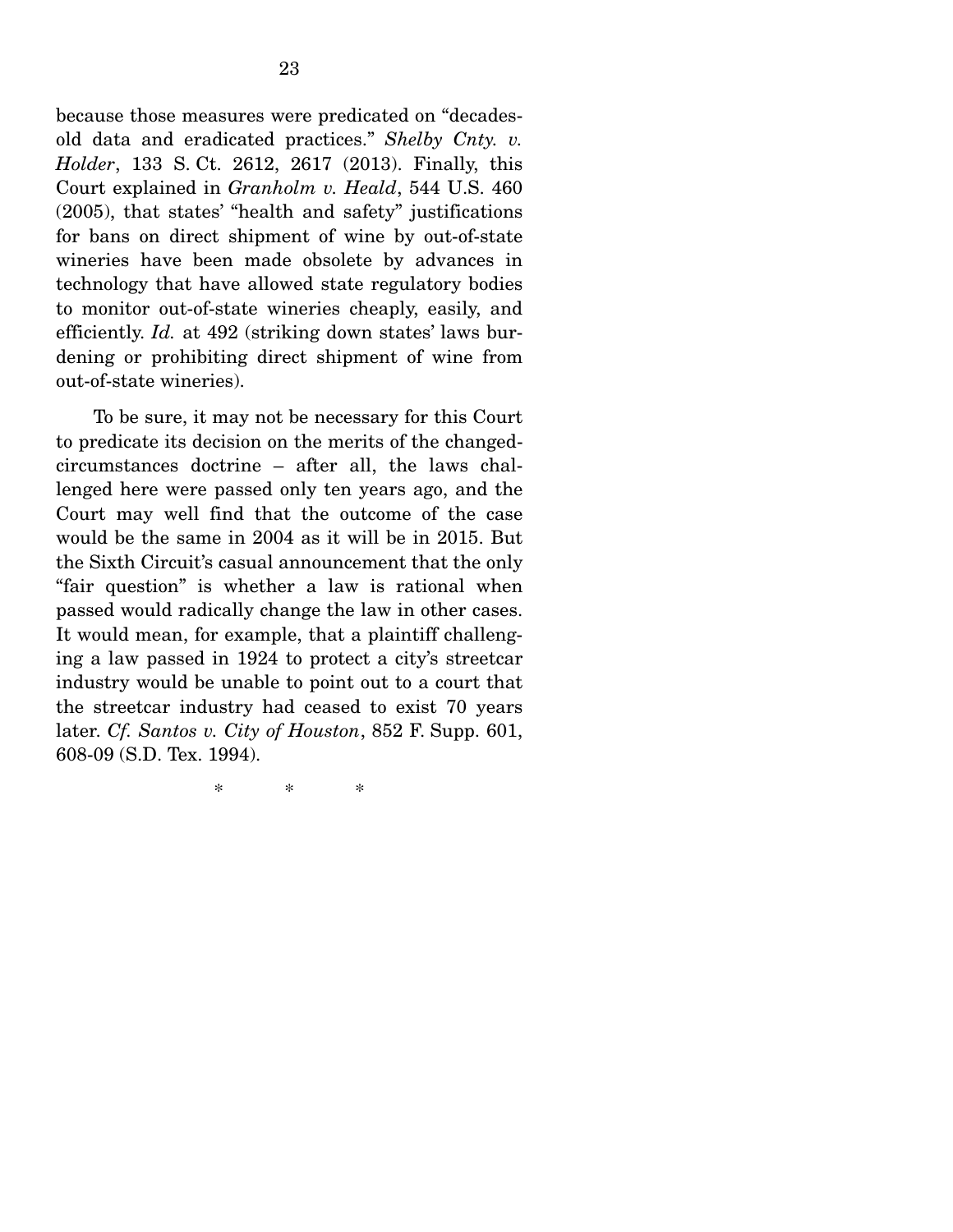<span id="page-29-0"></span>Whenever this Court has decided a rational-basis case, it has looked for a factually plausible (that is, a "rational") connection between the government's actions and some legitimate end. The courts of appeals, following that precedent, do the same. Adopting the view of the rational-basis test articulated by the majority below would put an end to this longstanding practice: It would replace *deferential* review with no review at all. But neither judicial deference nor judicial humility requires judicial abdication or judicial blindness.

To the extent this Court applies rational-basis review to this case, it should make clear that the test applies the way it always has – with deference tempered by an understanding of factual reality. The precedents of this Court, as well as the many lowercourt decisions relying on those precedents, require nothing less.

#### **CONCLUSION**

-----------------------------------------------------------------

The rational-basis test described by the Sixth Circuit below bears little resemblance to the test actually applied by this Court and by the courts of